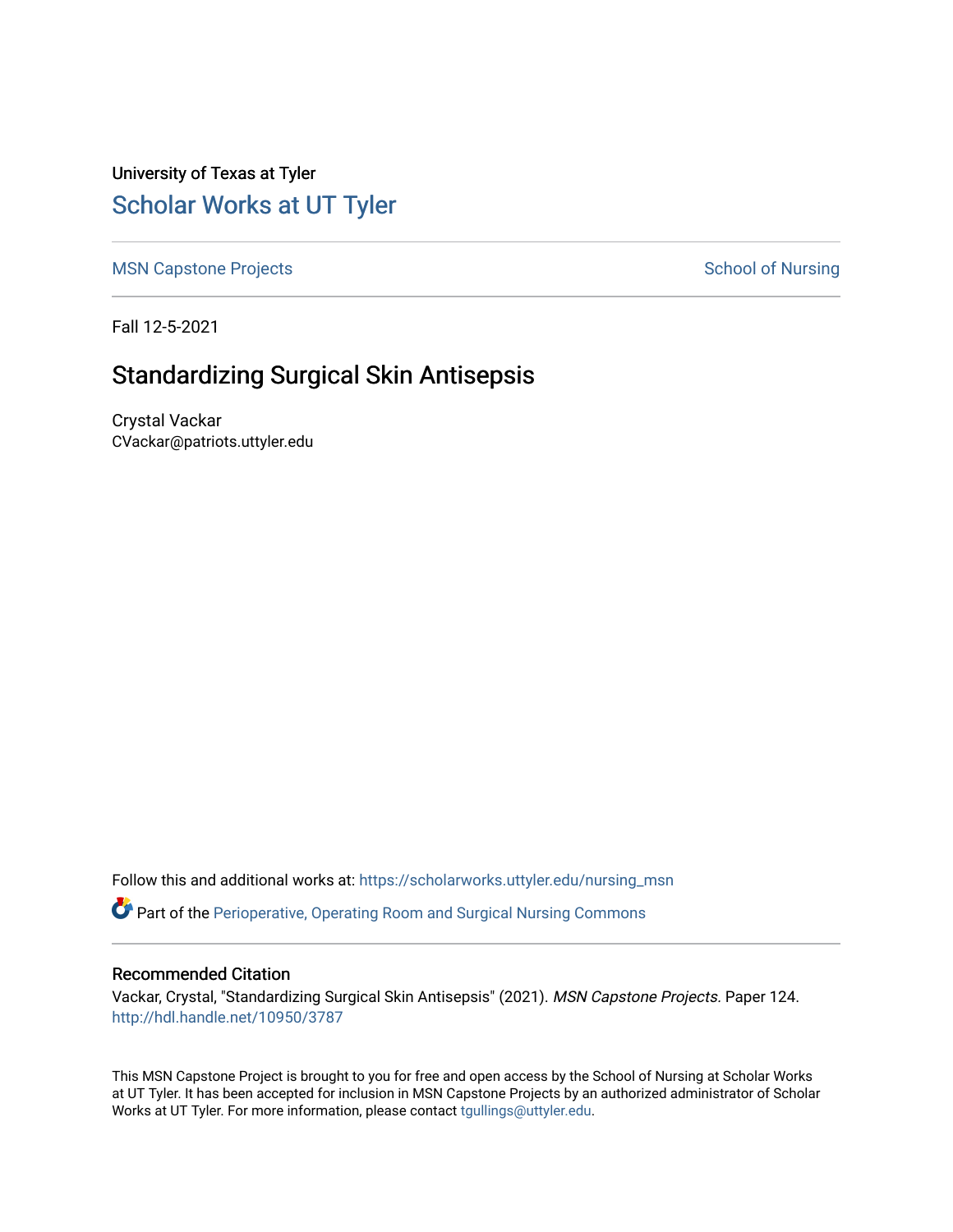Standardizing Surgical Skin Antisepsis Benchmark Project

A Paper Submitted in Partial Fulfillment of the Requirements

For NURS 5382: Capstone

In the School of Nursing

The University of Texas at Tyler

by

Crystal Vackar

December 5, 2021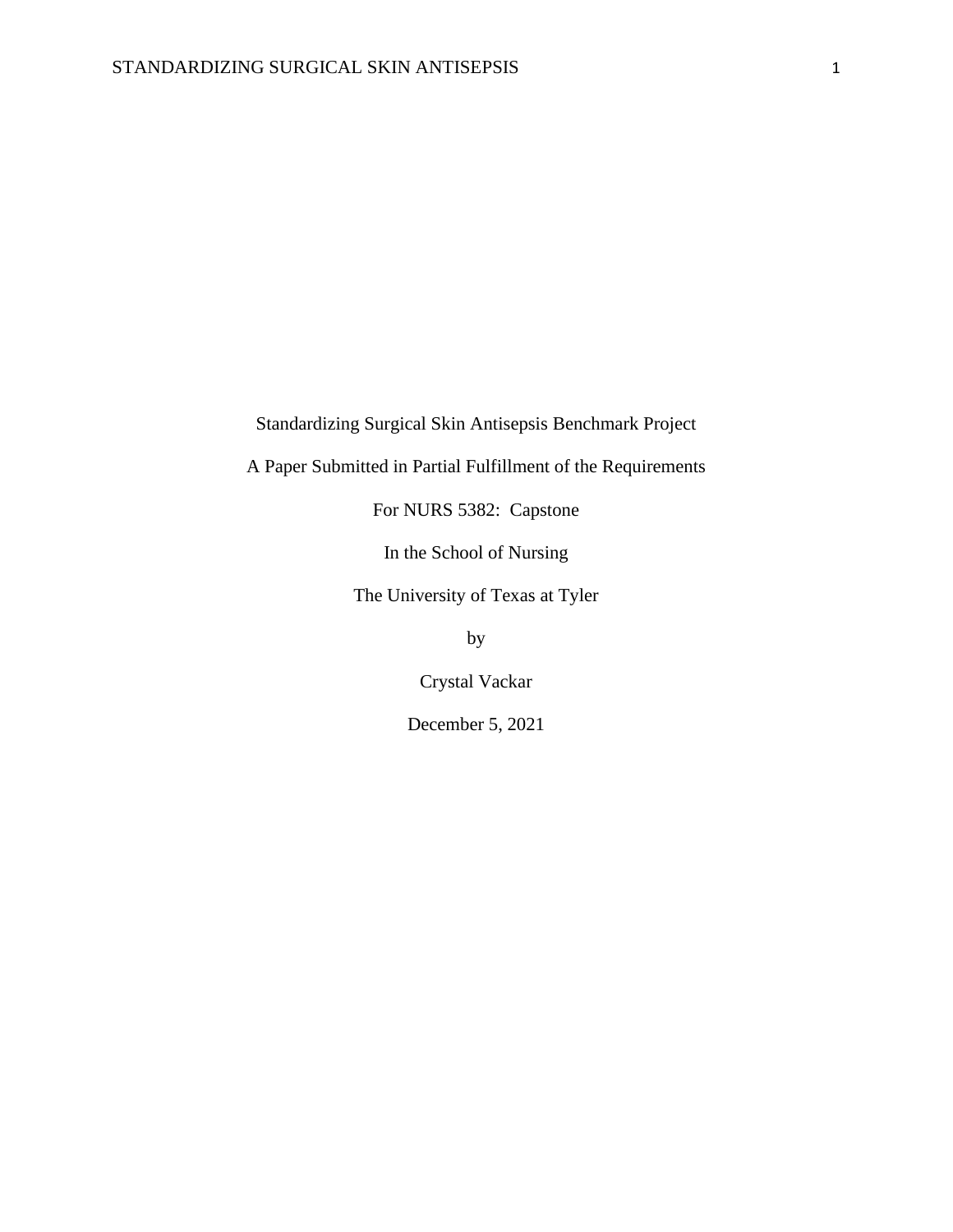## **Contents**

Acknowledgements

Executive Summary

## **Implementation and Benchmark Project**

- 1. Rationale for the Project
- 2. Literature Synthesis
- 3. Project Stakeholders
- 4. Implementation Plan
- 5. Timetable/Flowchart
- 6. Data Collection Methods
- 7. Cost/Benefit Discussion
- 8. Discussion of Results

Conclusions/Recommendations

References

Appendix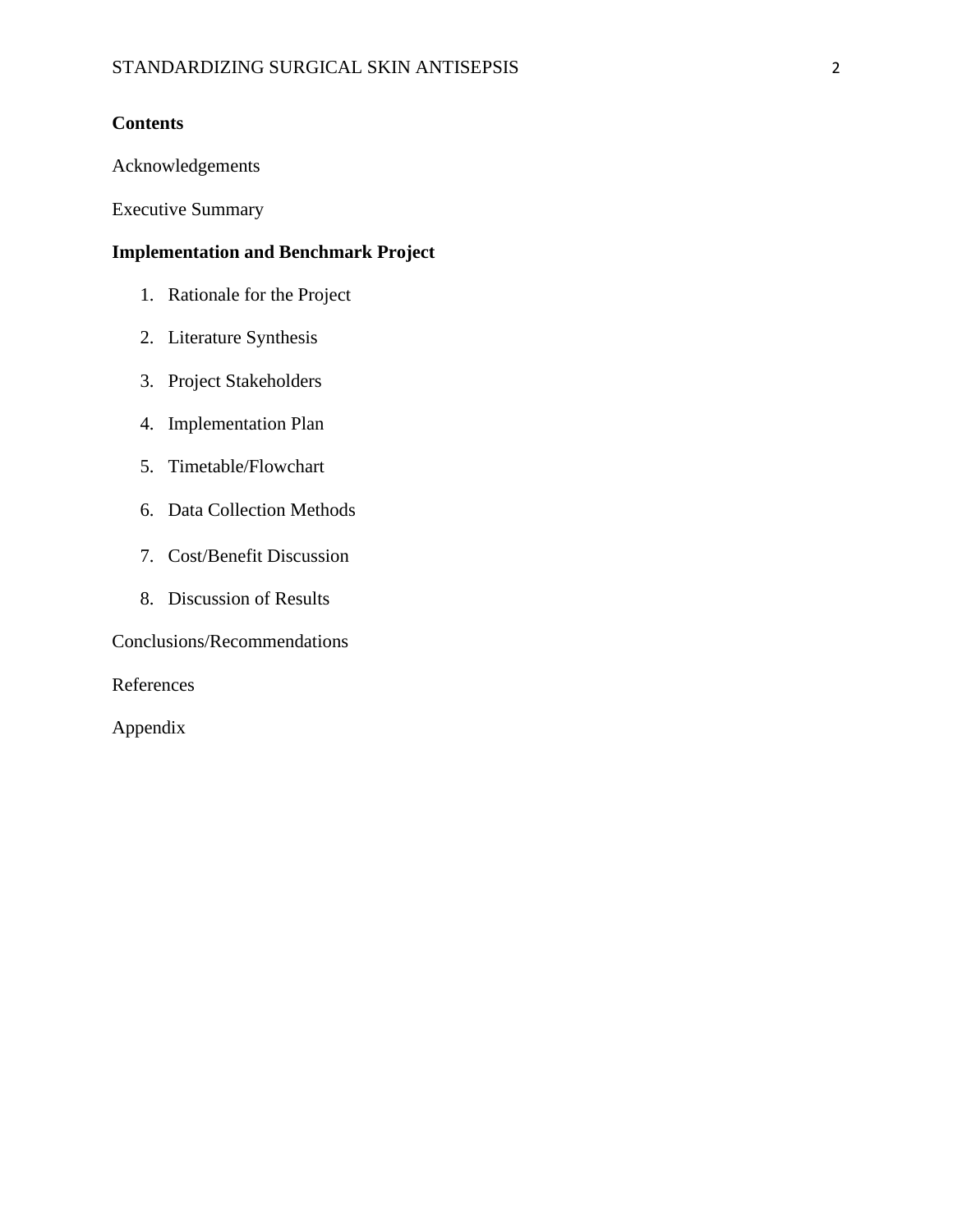#### **Acknowledgments**

I would like to express a heartfelt thanks to the people who have helped me most throughout my project and journey through graduate school. First, thank you to all the faculty at the University of Texas at Tyler that have provided guidance and feedback and for their ongoing support during my time in graduate school. I would also like to thank my family, especially my husband, Lonnie, and daughters, Cassidy and Courtney, for their encouragement and patience while pursuing my master's degree while balancing work, reserves, and family life. Lastly, I would like to thank my coworkers, especially Laura, for covering for me at work and working extra in my absence.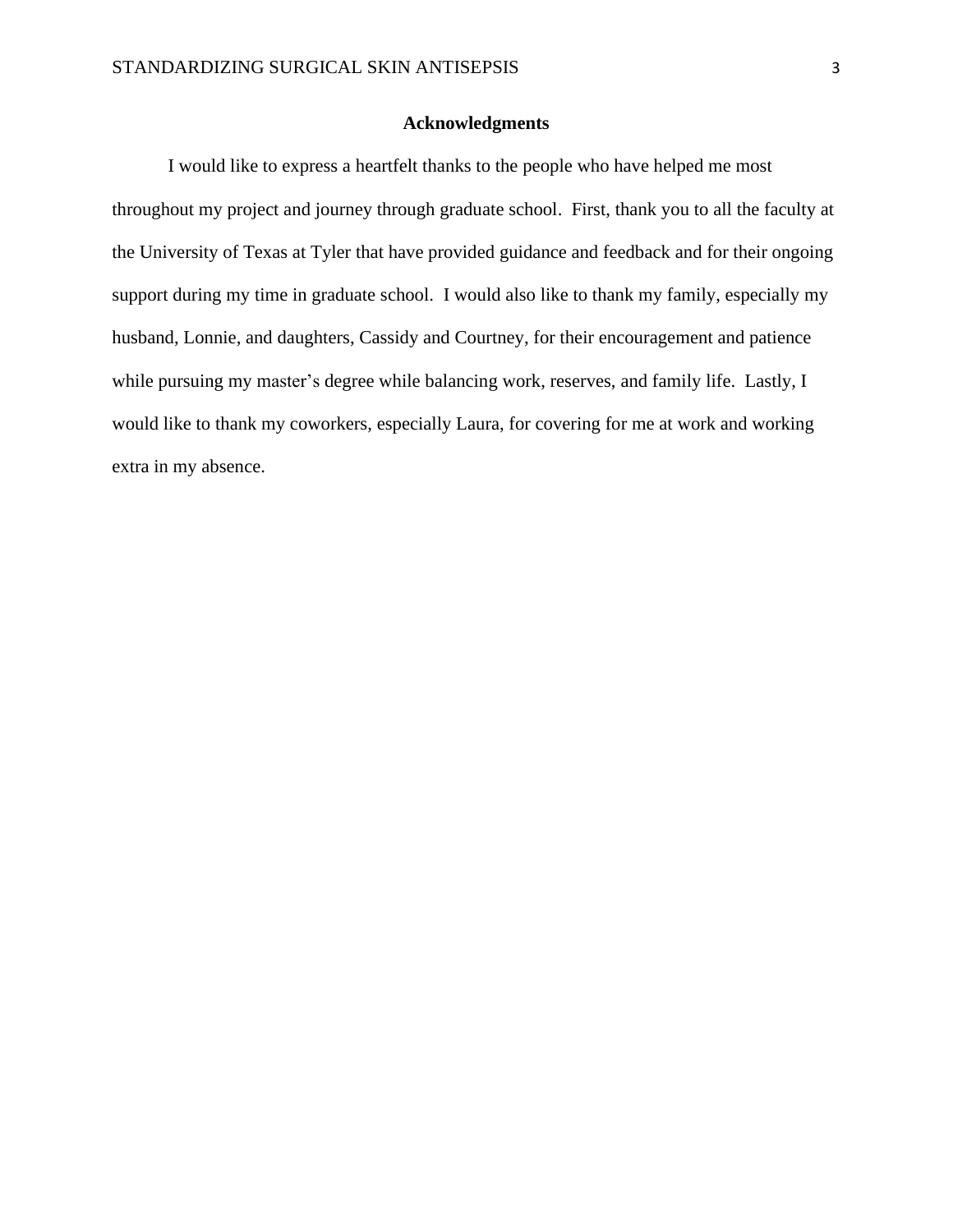#### **Executive Summary**

Surgical skin antisepsis is a significant surgical site infection (SSI) prevention strategy and choosing which one to use can be complex. Ultimately the OR nurse decides which antiseptic to use at the point of care by assessing the patient ensuring the planned skin antisepsis is appropriate based on allergy status, skin integrity, and surgical site. Since surgical skin antisepsis is primarily a nursing task, understanding nursing staff's perspectives and experiences with prepping is key to understanding issues with its proper use and technique of application. That is why a protocol to standardize surgical skin antisepsis geared to surgical staff by way of teaching and compliance efforts is needed.

Alvarez (2018) discusses the need for the surgical team to be under constant training to implement and maintain compliance with asepsis and antisepsis protocols such as validation of competencies at least once a year including patient safety processes and quality indicators. An educational competency tool will be provided that must be evaluated annually ensuring standardized education and observation of technique of the surgery staff. Developing standardized and simplified educational tools will help ensure compliance with skin antisepsis. The evidence supporting the surgical preparation protocol policy will be reviewed and updated at least every two years since there are always new techniques or products being evaluated and researched. If the protocol and policy is updated, then the surgical staff must be educated and made aware of the changes during daily morning huddles. This will allow for follow-up and consistency with staff and physicians.

I am proposing a protocol standardizing patient skin prepping as a surgical site infection improvement project including performing critical tasks, the same way facility wide to reduce the risk of error and eliminate variation in processes. The research concludes that chlorhexidine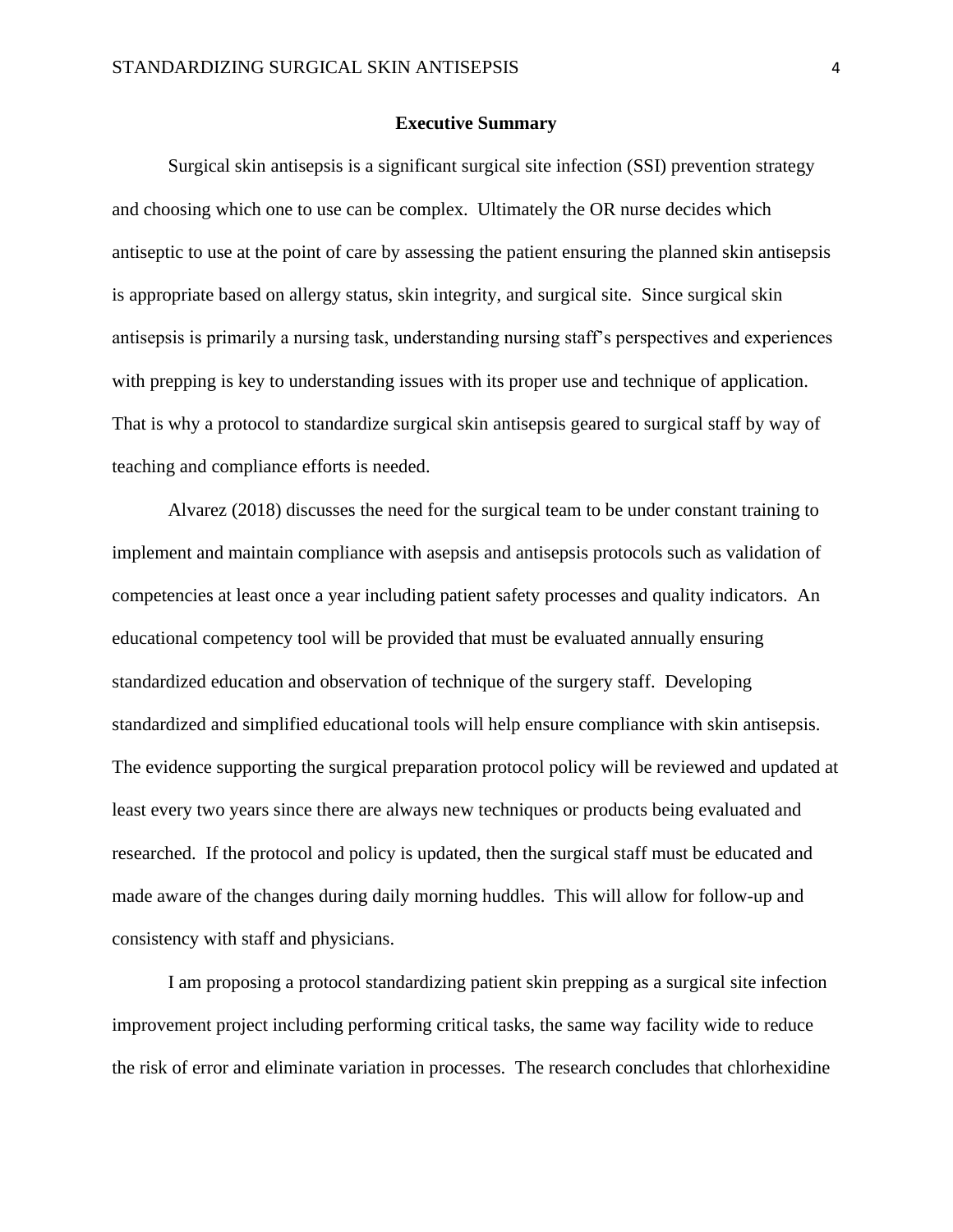#### STANDARDIZING SURGICAL SKIN ANTISEPSIS 5

gluconate (CHG) combined with alcohol appears to be the most effective surgical skin antiseptic, followed by povidone-iodine and alcohol in cases where CHG is inappropriate. At the surgical committee meeting, the findings of the literature review will be presented, and the most effective prepping solutions will be used moving forward, surgeons' preference cards will then be updated, and the new guidelines from American Operating Room Nurses (AORN) will be utilized in staff education. This meeting is based on necessity since there are still ritualistic surgeons who need to be convinced that change needs to happen and that there are better prepping agents available. Once everyone is on board standardizing the prepping practices will allow for prepping technique to be in compliance and will empower the nurses to choose the appropriate product thus reducing the risk of a surgical site infection.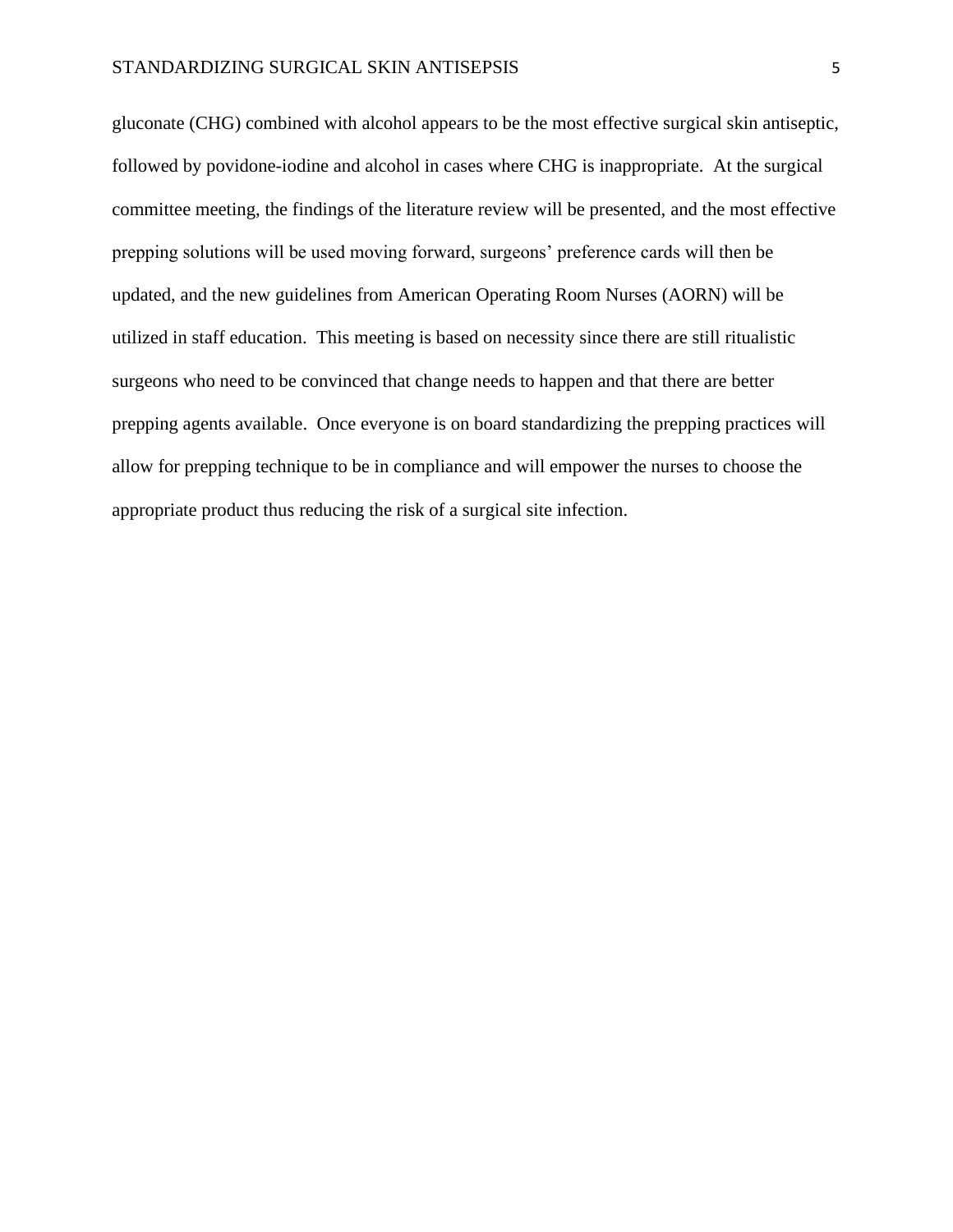#### Standardizing Surgical Skin Antisepsis

While surgical site infections hold a heavy financial burden on organizations, they all cannot be eliminated. A reduction in the infection rate to a minimal level has significant benefits. This will be achieved by the development of standardization of surgical site preparation techniques, how to choose the appropriate antiseptic, re-education, and monitoring compliance. Therefore, to ensure evidence-based practices and improved patient outcomes, there must be continuous project support, ongoing outcome evaluation, and best practice review throughout the organization. To assist in efforts to find the most effective antiseptic, the following PICOT was formulated: In surgical patients (P), how does chlorhexidine gluconate (CHG) skin preparation (I) compared to povidone-iodine (C) affect the occurrence of surgical site infections (O) over 30 days (T)?

#### **Rationale for the Project**

According to the Centers for Disease Control and Prevention (CDC), surgical site infection is defined as infection related to an operative procedure that occurs at or near the surgical incision within 30 days of the procedure (Berrios-Torres et al., 2017). The prevention of SSI is becoming increasingly important as the number of surgical procedures performed in the United States (US) continue to rise (Berrios-Torres et al., 2017). SSIs occur in 2-5% of patients undergoing inpatient surgery with 160,000-300,000 occurring each year in the US which accounts for \$3.5-10 billion in annual healthcare expenditures (Anderson et al., 2017). Estimates show approximately half of SSIs are preventable by application of evidence-based strategies and numerous recommendations from various organizations. Despite the availability of evidencebased guidelines, SSI rates have not measurably fallen, due to poor knowledge of and/or noncompliance with correct practices (Zucco, Lavano, Nobile, Papadolpoli, &Bianco, 2019).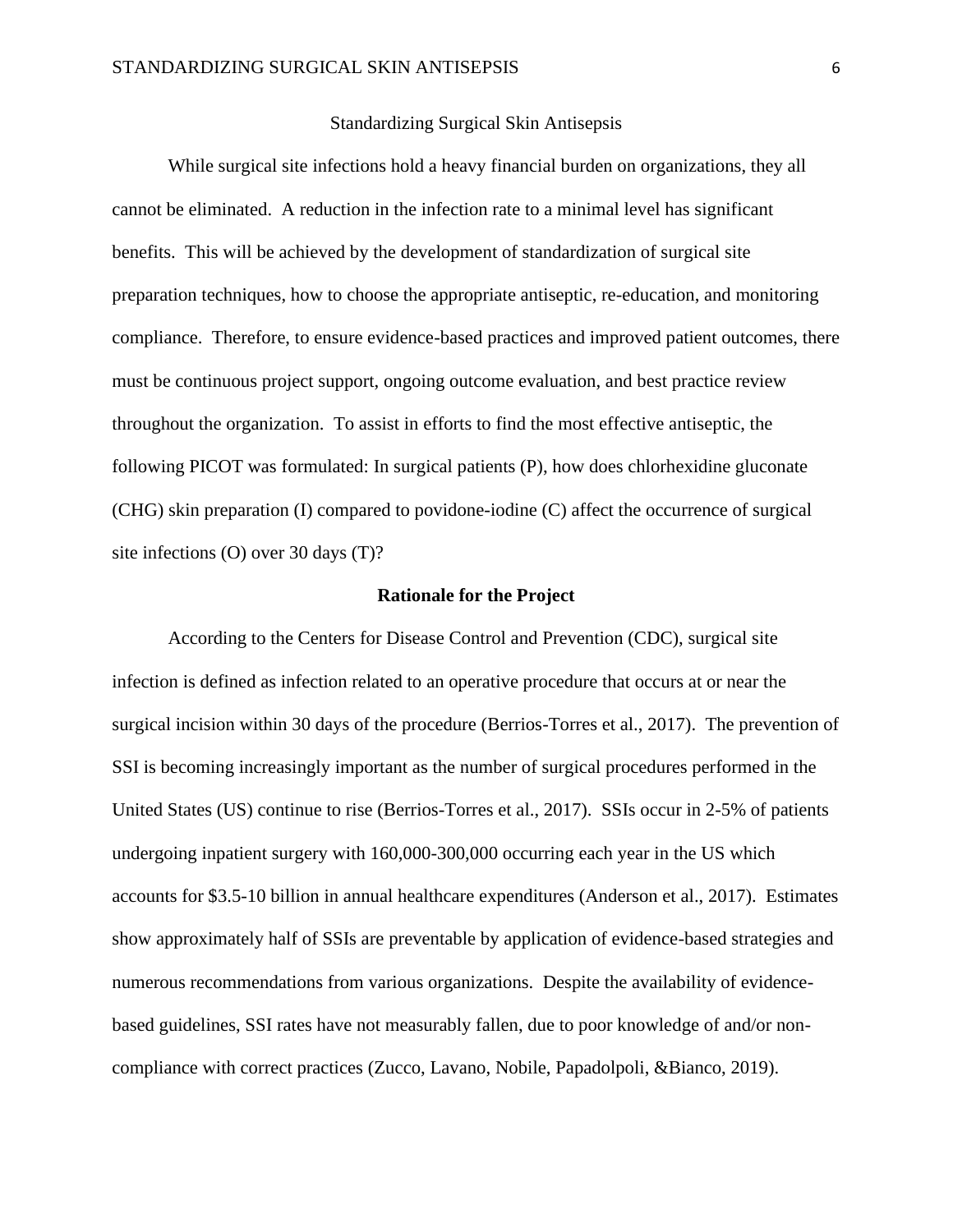Preoperative skin antisepsis is one of the most critical factors for preventing postoperative SSI, but with the lack of high-quality research, the choice of which preoperative skin antiseptic is best remains a puzzling problem for clinicians (Chen, Chen, Guo, & Xu, 2020). The goal of this benchmark project is aimed at implementing and standardizing a surgical skin antiseptic protocol for the organization to utilize as a tool for staff and surgeons to be aware of best practices according to the evidence while reducing the risk of SSIs. With that in mind making the decision about which antiseptic to use can be complex. Therefore, input from an interdisciplinary team with experience and knowledge of skin antiseptics is helpful during review of current research, clinical guidelines, and information from manufacturers of the agents (AORN, 2021).

#### **Literature Synthesis**.

Current evidence-based practices (EBP) for skin preparation play an important role in the prevention of SSI. Many studies have evaluated their effectiveness in the prevention of SSIs by comparing different surgical preparation solutions, such as chlorhexidine and povidone-iodine, with and without an alcohol component. There were eleven out of twelve studies that show chlorhexidine's effectiveness in prevention of surgical site infection, even though they ranged from low to moderate to high level evidence. Alcohol was an additional solution that has shown to aid in the prevention of surgical site infection with its antimicrobial properties when used with chlorhexidine (Dumville et al., 2015). However, in one study Xu (2017), Betadine was superior in prevention of positive cultures, but the only surgery performed was hand surgeries. Overall, chlorhexidine showed superior results in its efficacy to prevent surgical site infections when used as a surgical site skin preparation before most types of surgeries. Therefore, moderate quality evidence shows a significant benefit in reducing the risk of SSI with alcohol-based chlorhexidine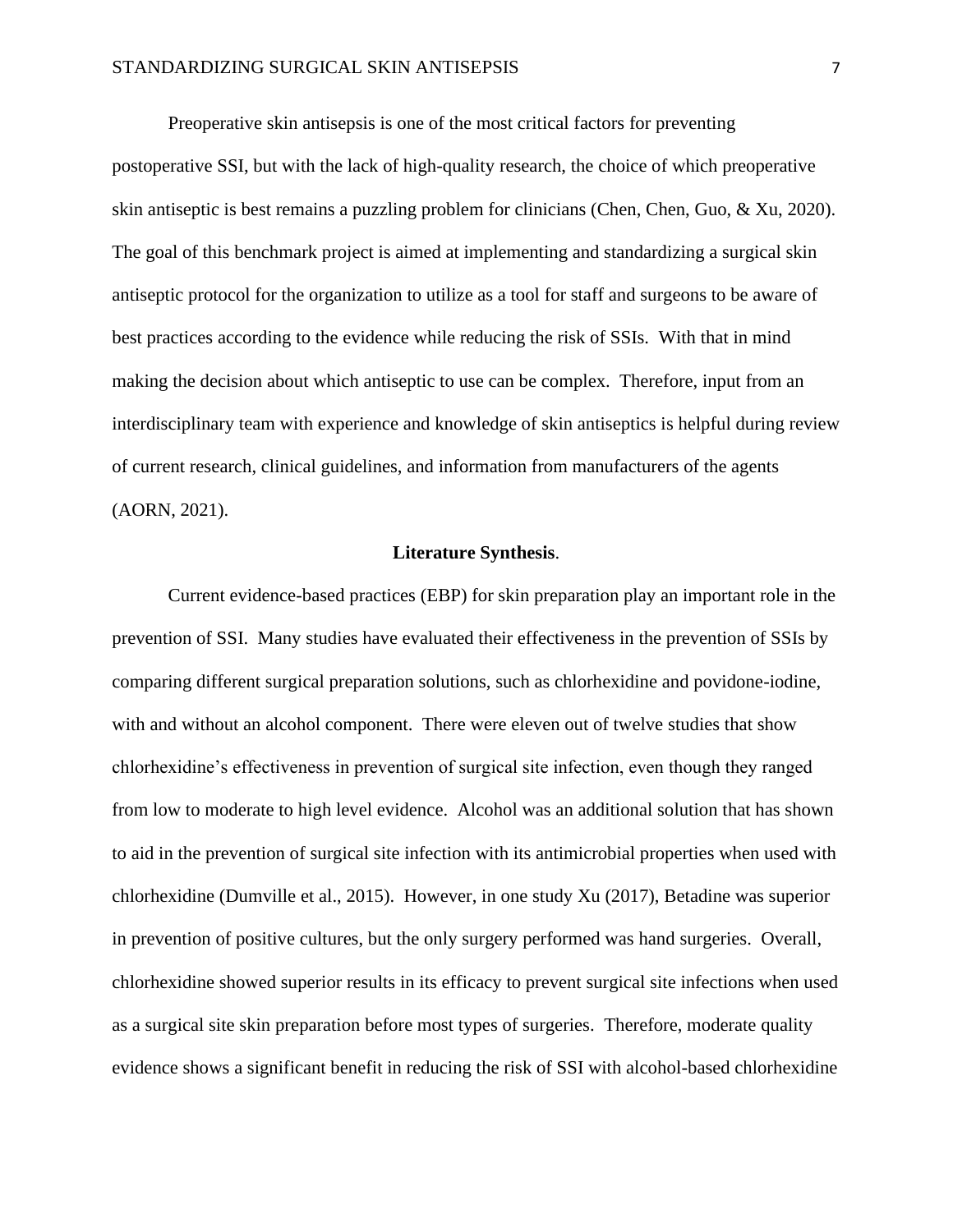compared to povidone-iodine. The literature supports a need for a change project of using the most appropriate and effective skin preparation preventing SSI and making it more standardized using evidence-based practices. According to current literature, standardizing the process of the most effective skin antiseptic ensures reduction of microbial burden on the skin prior to surgery with correct application each time, choosing the appropriate agent for each procedure, and knowing what alternatives are available.

#### **Project Stakeholders**

While stakeholder support is necessary for a successful change, the facility administrators, surgical unit staff, surgeons, patients, patients' families, and suppliers are impacted by this proposed change. The importance and influence of patient participation and education is an increasingly important concept and advocated to improve patient safety in the prevention of infection. Educating and informing patients is one way to help them understand the evidence. Ways to educate and inform patients include preoperative teaching about best practices to ensure patients they are receiving safe quality care. Also, standardizing the evidence and educating stakeholders, surgeons, and staff members about surgical antiseptic use in the prevention of surgical site infections is key to benefiting both the patients and organizations.

Nurses who are knowledgeable about surgical infections, and who use EBPs to prevent infection, will help prevent surgical site infections. EBP increases nurse's empowerment and better-quality skills to combine research evidence and patient preferences into practice. Therefore, as nurses, we are at the center of patient care, and we must listen to our patients and provide them with options they need from the best available scientific evidence. Multidisciplinary teams comprised of nurses, nurse leaders, surgeons, infection preventionists, and educators all play a critical role in interprofessional involvement. A key strategy for success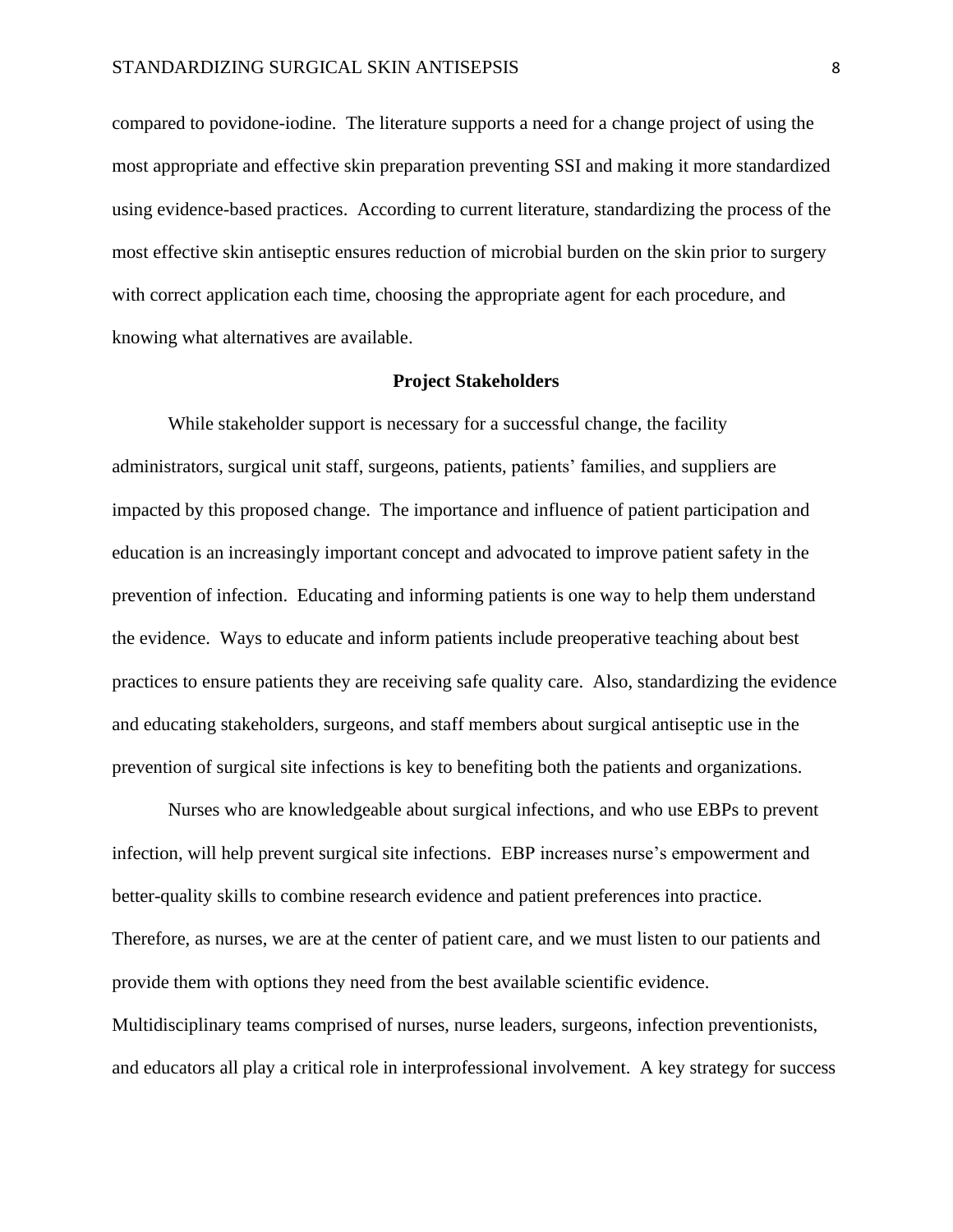is involvement of leaders and staff who are directly affected by the potential change, including those having difficulty accepting the change (Melnyk & Fineout-Overholt, 2019). The gatekeepers in the organization are the administrators and chief of surgery since they oversee the clinical protocols and hold meetings regularly discussing hospital policies and procedures. Allies in the organization consist of other nurses concerned about EBP and improving patient outcomes. Some barriers to EBP change include lack of knowledge and skills and social and organizational barriers. Effective barrier assessment includes recognizing knowledge, attitudes, and beliefs of administrators surrounding practice change and their perceived roles in communicating support for this change. Resources needed to enact change include access to clinical resources, personnel involved in a surgical improvement SSI committee, trainings on a regular basis, mentors, and supplies for training. Associated costs with bringing this change to the organization will be minimal. The multidisciplinary team of nurses and nurse educators will carry out the change and sustain it as an ongoing learning process for the surgical department.

#### **Implementation Plan**

The major steps in the implementation plan include creating awareness and interest, building knowledge through educating staff and patients, promoting action, and pursuing integration and sustainability of the change. The first phase of implementation will be to collaborate and convince the surgical staff, infection preventionists, and surgeons on which surgical preps will be utilized by the facility, limiting product choices based on the patient population and procedures performed following the recommended evidence guidelines and literature reviews from AORN and other organizations such as the World Health Organization, the National Institute for Health and Care Excellence for prevention of surgical site infection. Next, the surgical skin antisepsis protocol will be written with the collaboration from the surgical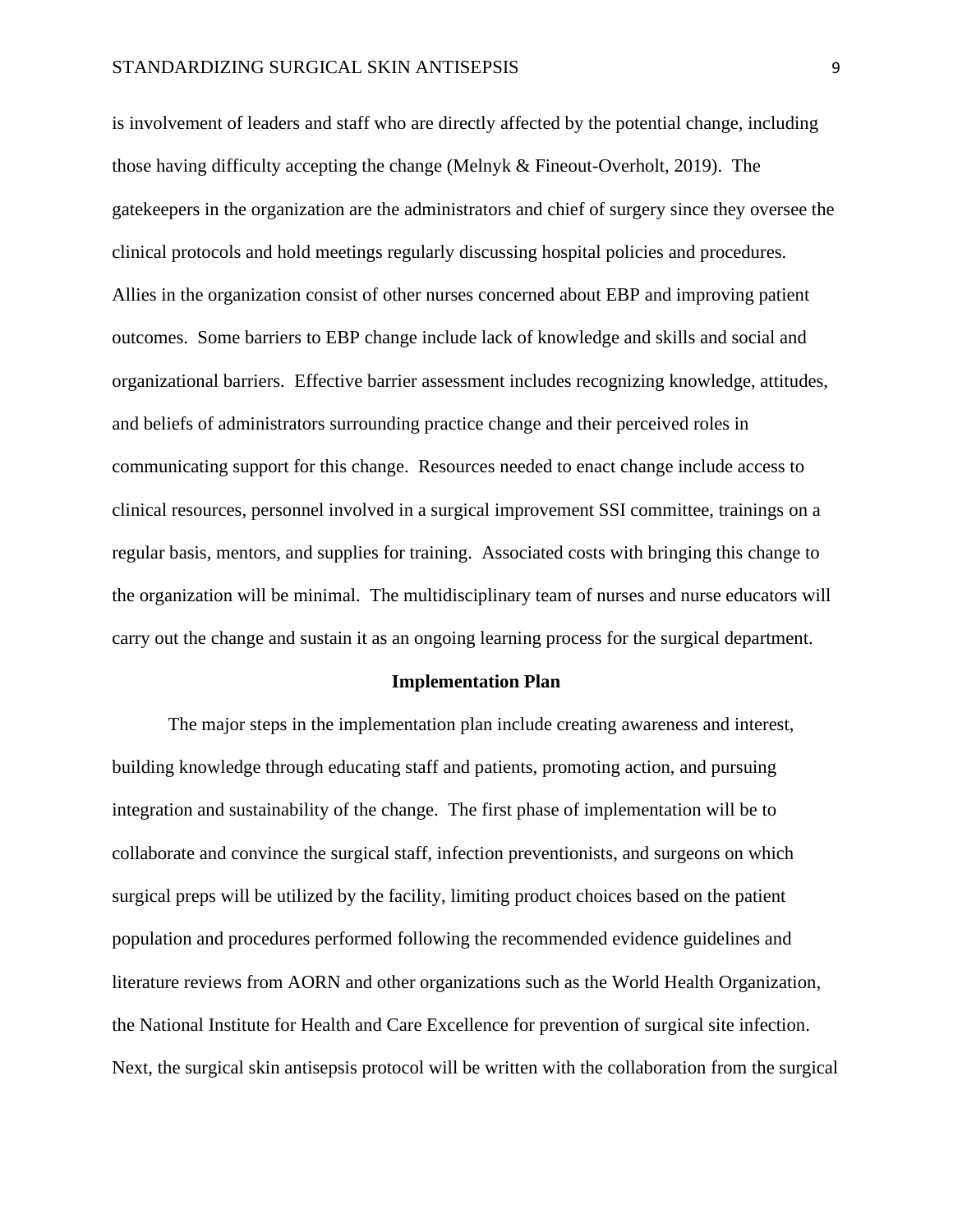committee, surgical nurses, administration, and infection preventionists. The non-approved antiseptic products will then be removed from the Operating Rooms and inventory with only the approved products remaining. Education and training of the staff and surgeons will then commence with the competency tool for the nurses to complete on an annual basis along with visual evaluation of technique which is an essential step in the reevaluation part of planning. The infection prevention team will monitor any surgical site infections or adverse skin reactions documented from the surgeons monthly. Then after the protocol has been in place for three months the effectiveness will be evaluated by monitoring surgeon and staff behaviors, monthly infection control audits, competencies, and correct documentation.

#### **Timetable/Flowchart**

The timeline for implementation takes place over a period of two weeks. During this time the evidence will be presented, and the surgical interdisciplinary team will be educated on the new protocol guidelines. Then after it is introduced, there will be many educational offerings, educational posters, competency tool initiation, and meetings to discuss it further. Then after thirty days of the protocol's approval, reinforcement of compliance is initiated and followed up. Three months after the protocol has been in place, the progress will be tracked by monitoring surgical site infections, behaviors, competencies and any possible discrepancies voiced from the team. Then finally, the protocol will be updated as needed.

#### **Data Collection Methods**

Data collection methods for this benchmark project were through studies evaluating the most effective surgical skin antiseptic. To establish the effectiveness of the implemented evidence-based intervention in the hospital, a thorough evaluation plan that describes and identifies anticipated variables and outcomes will be developed. One of the outcomes for the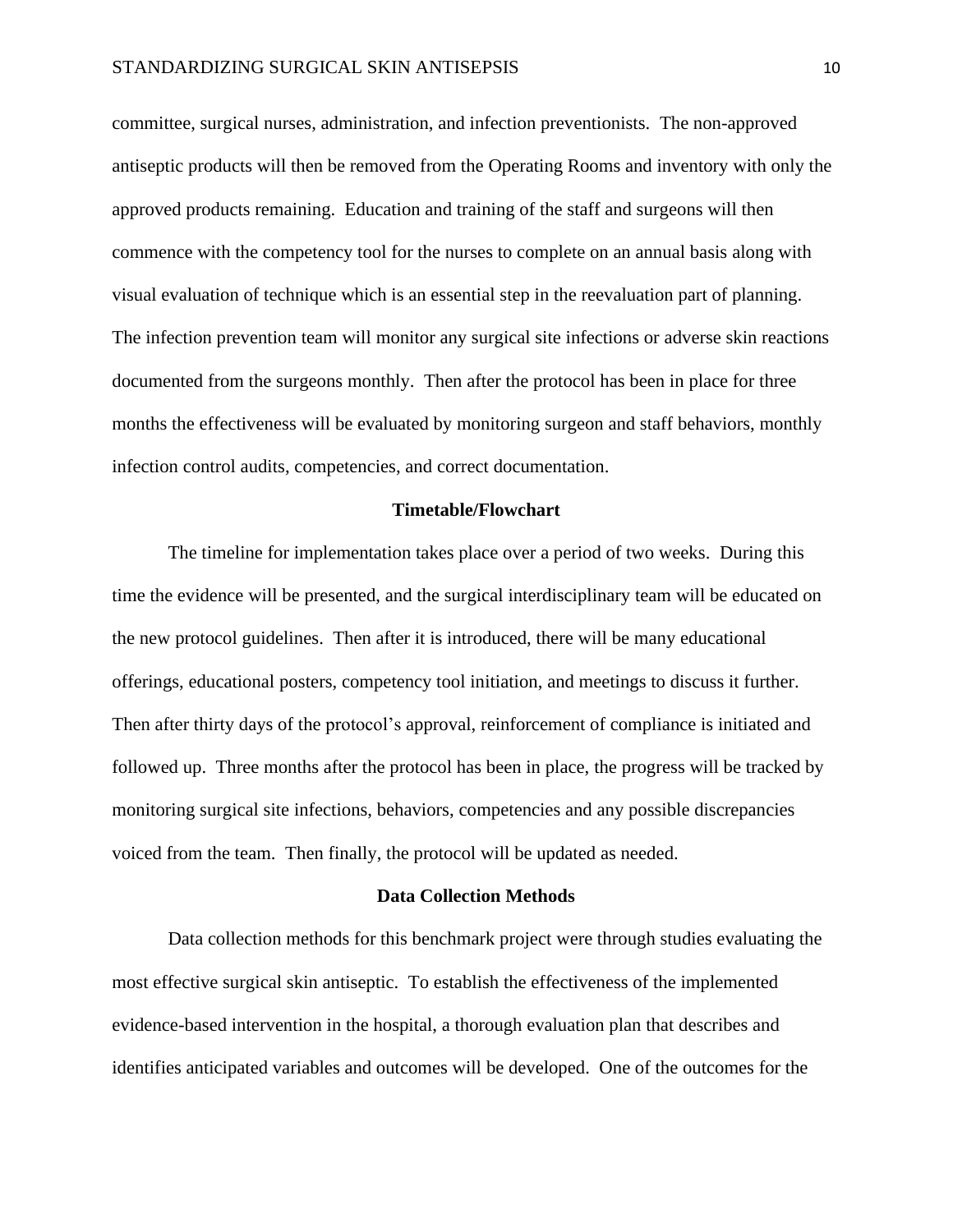project is the surgical preparation protocol that standardizes the surgical skin prep for surgical patients. The next outcome is for nurses to comprehend and know how to choose the correct preparation and how to apply it according to manufacturer's guidelines. Competency will be assessed initially and annually of the staff, monitoring for surgical site infections monthly, and tracking staff and surgeon behavior towards this change will be ongoing. According to Albarquouni, Hoffman, and Straus (2018), core competencies define what is expected to be able to work optimally for health professions and to improve the quality of care by developing assessment tools that provide a valid and reliable evaluation. Another measure of the effectiveness is patient outcomes, in terms of reducing the incidence of surgical site infections or adverse skin reactions from the preparation. My perceptions of the project are that this will be a great update to the organization, and everyone will be onboard with the changes. Changing how we choose which skin preparation is the intended purpose of this project based on the evidence of which antiseptic solution is best for the surgical site and which one is the most effective to prevent surgical site infection.

#### **Cost/Benefit Discussion**

Public reporting of outcome, process, and other quality improvement measures is now required, and reimbursements for treating SSIs are being reduced or denied estimating approximately that half of SSIs are preventable by application of evidence-based interventions (Barrios-Torres, Umsoheid, & Bratzler, 2017). The U.S. CDC estimates approximately 1.7 million patients per year develop hospital acquired infections (HAIs) therefore, the Centers for Medicare and Medicaid Services (CMS) have implemented quality and pay-for-performance initiatives to reduce hospital acquired infections and hospital readmissions (Haque, Sartelli, McKimm, & Baker, 2018). The estimated annual incidence of SSIs in the U.S. ranges from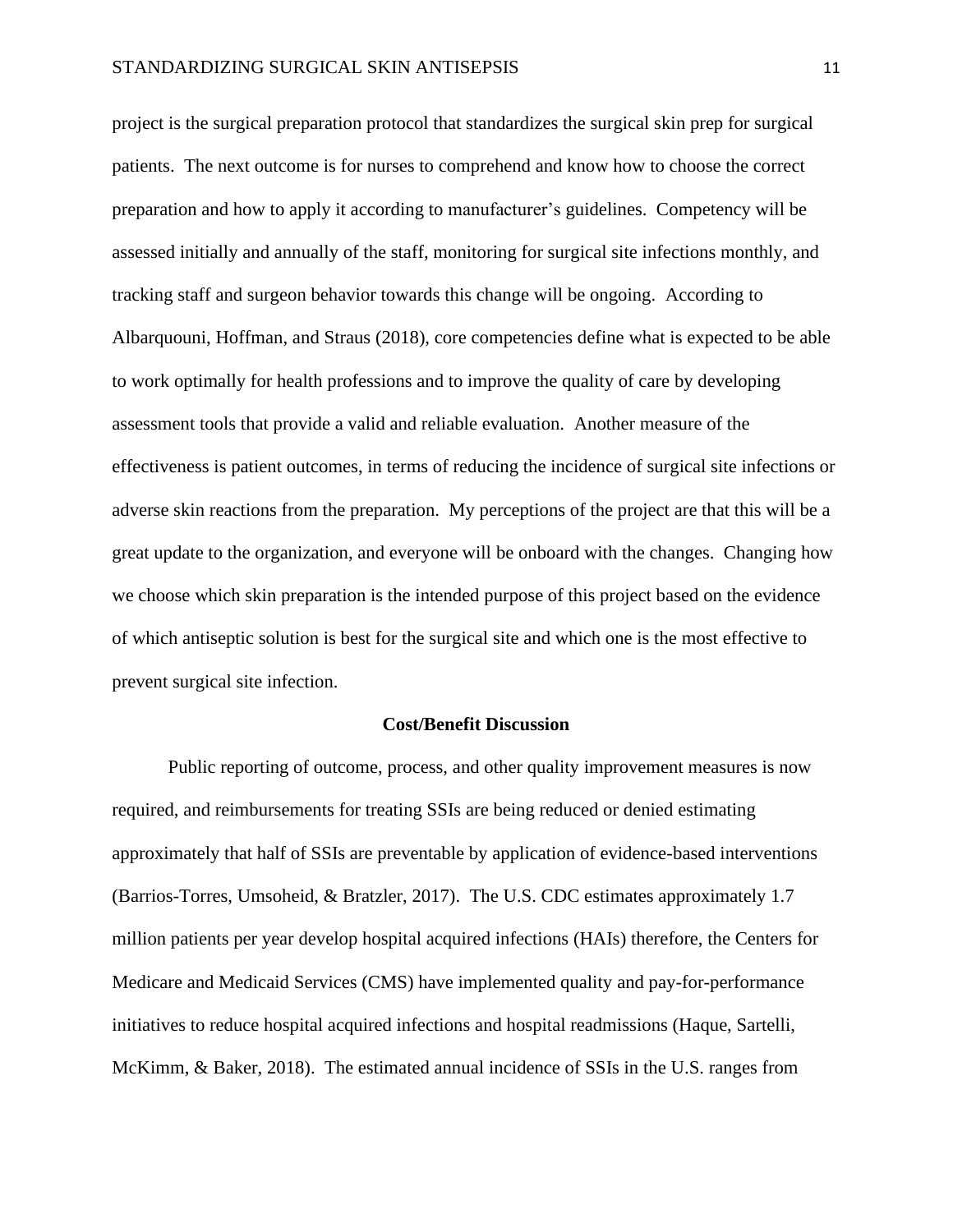160,000 to 300,000, and estimated annual cost ranges from \$3.5 billion to \$10 billion, thus increasing hospital stay by 9.7 days (Loyola University Health System, 2017).

There have been many advances in the reduction of HAIs through the years, but due to the high number of deaths still occurring there needs to be more strategic polices, evidence-based research, and routine educational initiatives focusing on prevention of SSIs. Surgical site infections are associated with substantial morbidity, increased health care costs, and longer hospital stay. The costs of this project are minimal, when compared to a surgical site infection occurrence. Staff education will be done during meetings and through a competency assessment tool so it will be done during working hours. There will be a significant implied financial savings shown by a reduction in SSIs. Through SSI preventions, this change project improves patient outcomes and reduces health care expenditures.

#### **Discussion of Results**

There are no results of this project currently due to the reduced number of surgical cases being performed because of the pandemic. While the implementation of the protocol has not been possible, the surgical department manager and surgical team have shown interest in its implementation. With the results of most studies stating that chlorhexidine used with alcohol was superior in the prevention of postoperative infections, the chosen prepping agent will be chlorhexidine with alcohol or chloraprep unless contraindicated. Guidance will be provided in the surgical antisepsis protocol policy. Once this protocol is in place, I'm hopeful that the staff will fully understand the purpose and use of the protocol with consistent evaluation and education resulting in an overall outcome of a decrease in surgical site infections.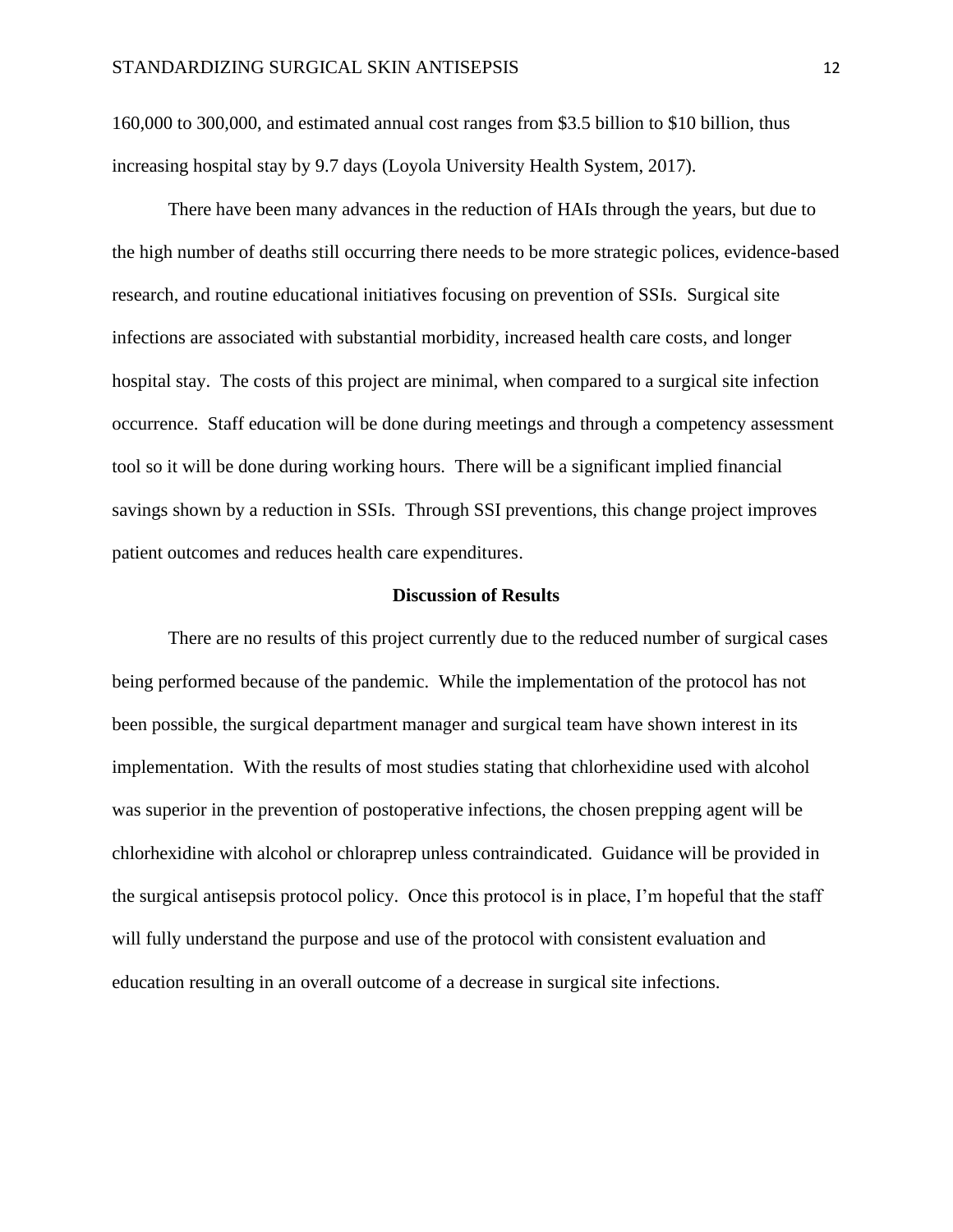#### **Conclusions/Recommendations**

Even though there has been a lot of evidence about interventions to reduce hospital acquired infections in recent years, there is still a large gap between the evidence and practice in the prevention in general which means there is a need for translation and sustainability of proven efficacious intervention (Musuuza et al., 2017). The goal for any type of surgical antiseptic solution will be to reduce any instance of surgical infections in a safe, cost effective, and complete manner. The hospital or organization will choose the right product that is cutting costs, is the most effective, saving surgical time, and has the safest results for the patient. To ensure these are longlasting changes, compliance to best practices must be reinforced. Reinforcing the process by reminding and reeducating staff of the standardized protocols and tracking prepping agents, and site infections in the electronic medical record is a strategy to monitor compliance. Working as a team to reduce surgical site infections should not be reliant on one element, it should be a multipronged approach to excellence within the organization. Therefore, a standardized approach that utilizes proven products, along with reinforced compliance and tracking, will result in fewer errors, less waste, and better-quality products for the patient and the institution.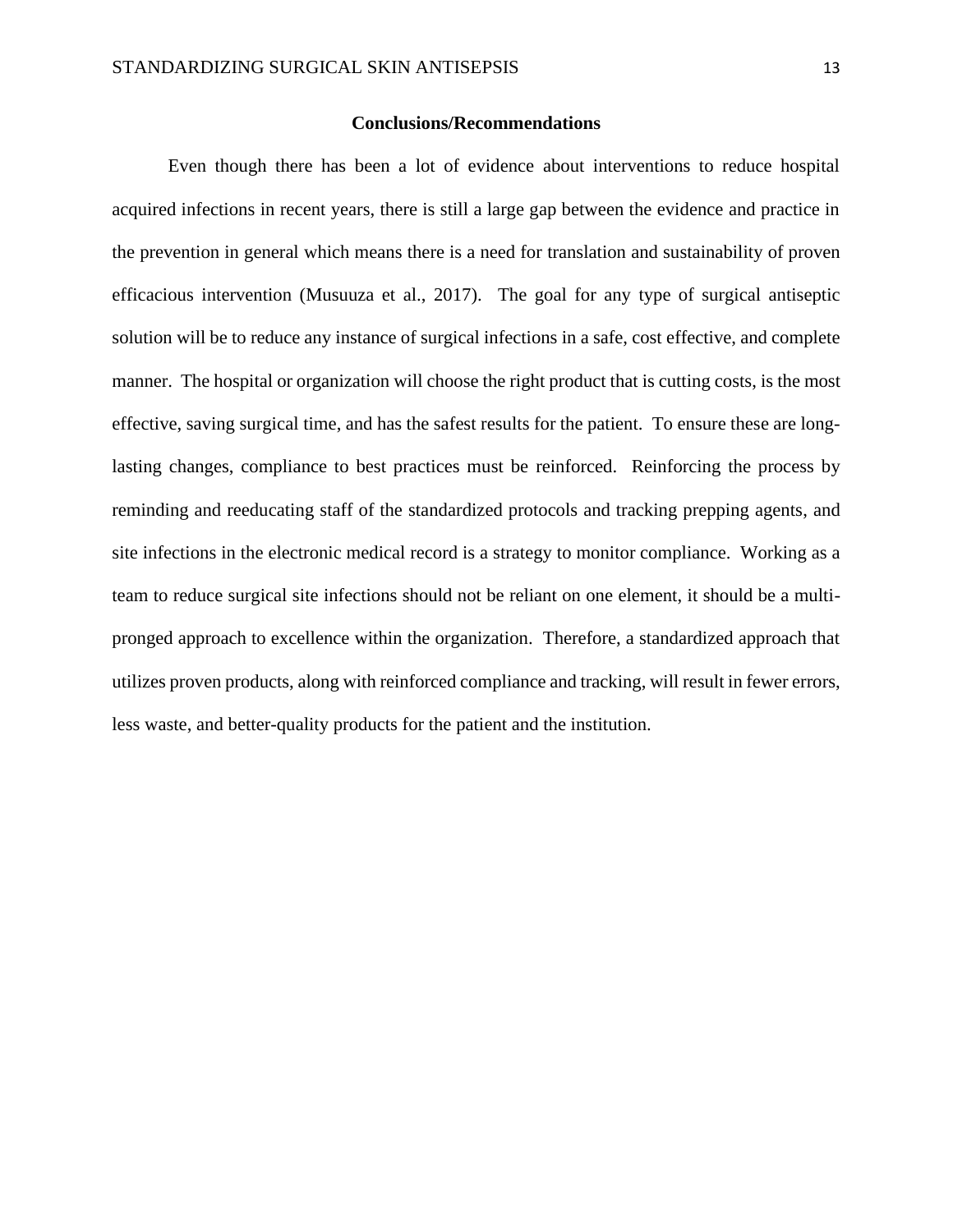#### References

- Albarquouni, L, Hoffman, T, & Straus, S. (2018). Core competencies in evidence-based practice for health professionals: Consensus statement based on a systematic review and delphi survey. JAMA Network Open, 1(2), doi: 10.1001/jamanetworkopen.2018.0281
- Alvarez, C. A., Guevara, C. E., Valderrama, S. L., Sefair, C. F., Cortes, J. A., Jimenez, M. F., Soria, C. G., & Cuellar, L. E. (2018). Practical recommendations for preoperative skin antisepsis. *Infectio, 22.* 46-54. doi: 10.22354/in.v0i0.704
- American Operating Room Nurse (2021). Guideline essentials: Skin antisepsis. https://aorn.org/essentials/skin-antisepsis
- Anderson, D.J., Podgorny, K., Berrios-Torres, S.I., Bratzler, D.W., Dellinger, E.P., Greene, L., Nyguist, A.C., Saiman, L., Yokoe, D.S., Maragakis, L.L., & Kaye, K.S. (2017). Strategies to prevent surgical site infections in acute care hospitals: 2014 update. *Infection Control and Hospital Epidemiology, 35*(6), 605-627. doi:10.1086/676022
- Berrios-Torres, S.I., Umscheid, C.A., Bratzler, D.E., Leas, B., Stone, E.C., Kelz, R.R., Reinke, C.E., Morgan, S., Solomkin, J.S., Mazuski, J.E., Dellinger, E.P., Itani, K.M., Berbari, E.F., Segreti, J., Parvizi, J., Blanchard, J., Allen, G., Kluytmans, J.A., Donlan, R., & Schecter, W.P. (2017). Centers for Disease control and prevention guidelines for the prevention of surgical site infection, 2017. *JAMA Surgery, 152*(8), 784-791. doi:10.1001/jamasurg.2017.0904
- Chen, S., Chen, J.W., Guo, B., & Xu, C.C. (2020). Preoperative antisepsis with chlorhexidine versus povidone-iodine for the prevention of surgical site infection: A systematic review and meta-analysis. *World Journal of Surgery.* doi:10.1007/s00268-020-05384-7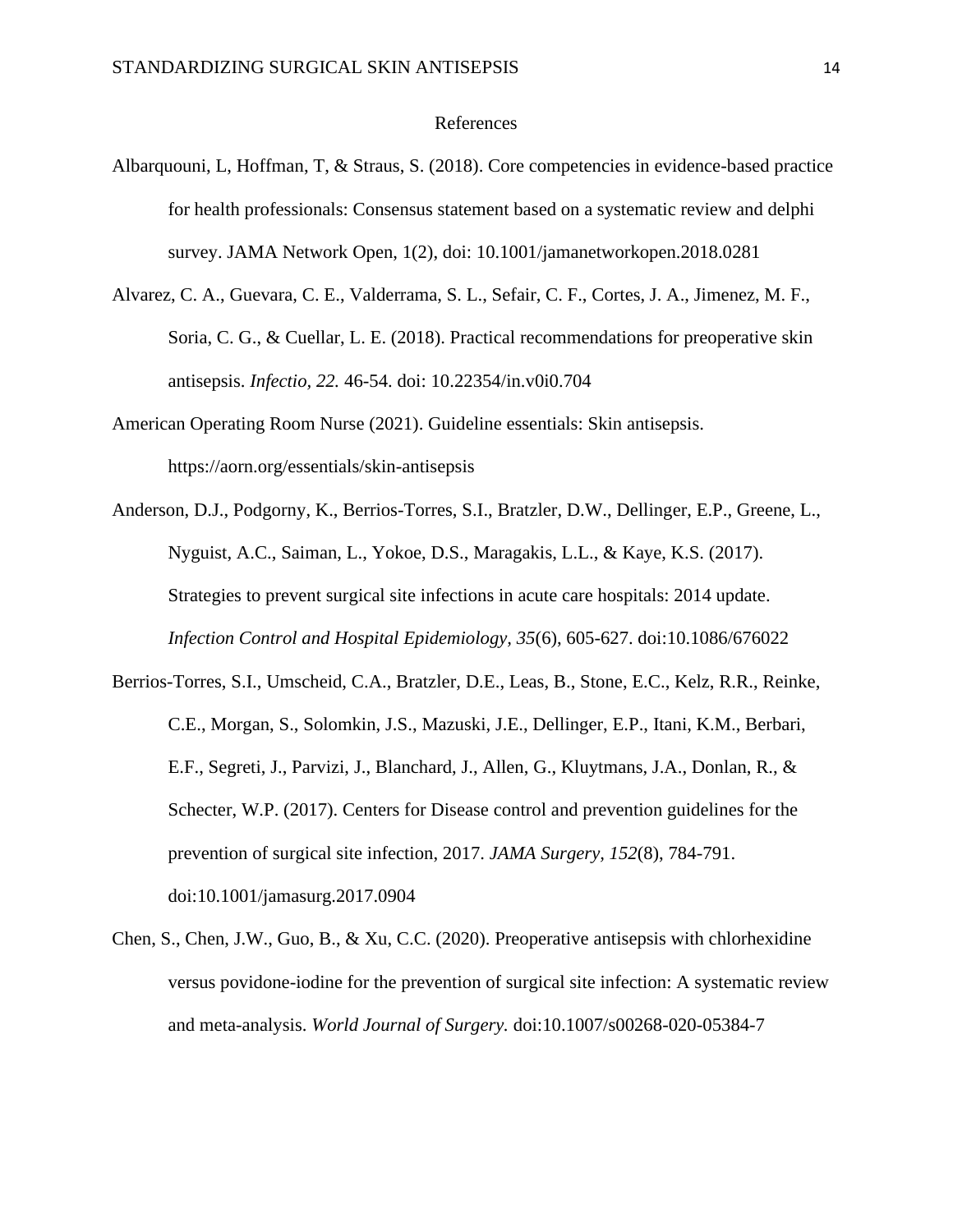Dumville, J.C., McFarlane, E., Edwards, P., Lipp, A., Holmes, A., & Liu, Z. (2015).

Preoperative skin antiseptics for preventing surgical wound infections after clean surgery. *Cochrane Database of Systematic Reviews, 4.* doi: 10.1002/14651858.cd003949.pub4

Haque, M., Sartelli, M., McKimm, J., Baker, M. A. (2018). Health care-associated infections-an overview. *Infection and Drug Resistance, 11*, 2321-2333. doi: 10.2147/IDR.S177247

Loyola University Health System (2017), Surgical site infections are the most common and costly of hospital infections: Guidelines for preventing surgical site infections are updated. *Science Daily,* Retrieved from

<http://www.sciencedaily.com/releases/2017/01/170119161551.htm>

- Musuuza, J. S., Roberts, T. J., Carayon, P., & Safdar, N. (2017). Assessing the sustainability of daily chlorhexidine bathing in the intensive care unit of a veteran's hospital by examining nurses' perspectives and experiences. *BMC Infectious Diseases, 17*(75). <https://doi.org/10.1186/s12879017-2180-8>
- Zucco, R., Lavano, F., Nobile, C.G., Papadopoli, R., & Bianco, A. (2019). Adherence to evidence-based recommendations for surgical site infection prevention: Results among Italian surgical ward nurses. *PLos One. 14*(9). doi: 10.1371/journal.pone.0222825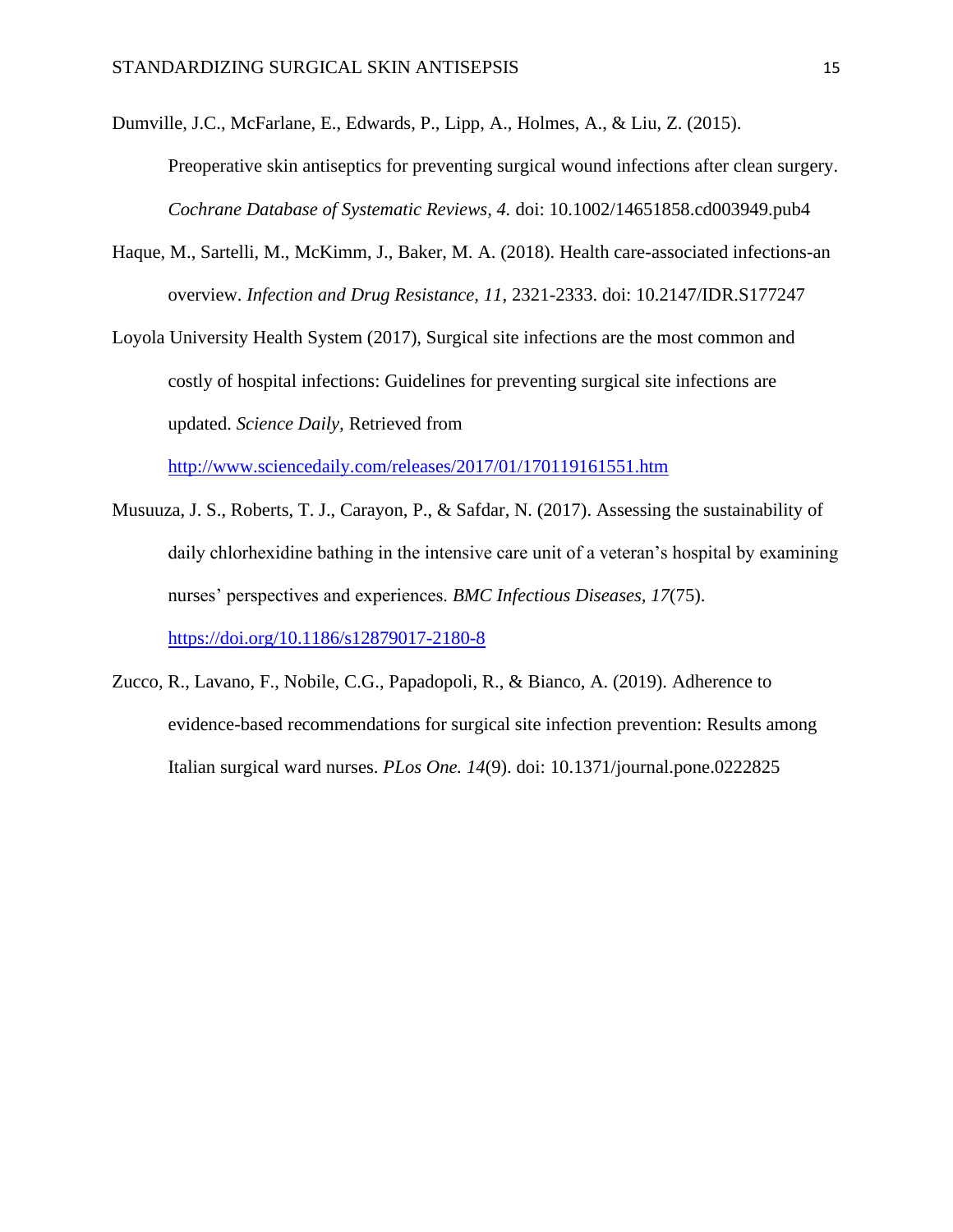## Appendix A

# **Synthesis Table**

## **PICOT Question:**

**In surgical patients (P), how does chlorhexidine gluconate (CHG) skin preparation (I) as compared to povidone-iodine (C) affect surgical site infections (O) over 30 days (T)?**

| <b>Studies</b> | Design                  | Sample      | Intervention                                                                                                                 | Outcome                                                                                                                                                                                                                                                                                                                                                               |
|----------------|-------------------------|-------------|------------------------------------------------------------------------------------------------------------------------------|-----------------------------------------------------------------------------------------------------------------------------------------------------------------------------------------------------------------------------------------------------------------------------------------------------------------------------------------------------------------------|
| $\mathbf{A}$   | Meta-analysis<br>Review | $N=2,623$   | $-CH 4\%$ in Al<br>-PI in Al<br>$-SS & MS$<br>$-CH 2-2.5\%$ in Al<br>$-PIS & PIP$<br>-PIP                                    | -CH in Al, highest in preventing SSI (Al in the mix<br>added antimicrobial properties suggested by literature)<br>-PI in Al, moderately affective in preventing SSI<br>-SS & MS low results in SSI prevention<br>-CH 2-2.5% in Al, very low results in SSI prevention<br>-PIS $&$ PIP, very low results in SSI prevention<br>-PIP, very low results in SSI prevention |
| B              | Meta-analysis<br>Review | $N=6,237$   | -Dr vs No Dr<br>-CH vs PI<br>-PI & PCMX vs<br>PI<br>-Al (5min scrub)<br>& IDr vs PI scrub<br>$(5\text{min}$ scrub) w/o<br>Dr | -Dr vs No Dr low quality and moderate quality<br>evidence<br>-CH vs PI low quality evidence, slightly reduced SSI<br>for CH rather than PI<br>-PI & PCMX vs PI very-low quality evidence<br>-Al scrub $\&$ IDr vs PI scrub without Dr very-low<br>quality evidence                                                                                                    |
| $\mathcal{C}$  | Meta-analysis<br>Review | $N = 2,080$ | -CH $&$ Al<br>$-PI$                                                                                                          | -CH $\&$ Al more superior than PI in SSI prevention<br>-CH can reduce positive culture after skin antisepsis                                                                                                                                                                                                                                                          |

## Evidence Synthesis Table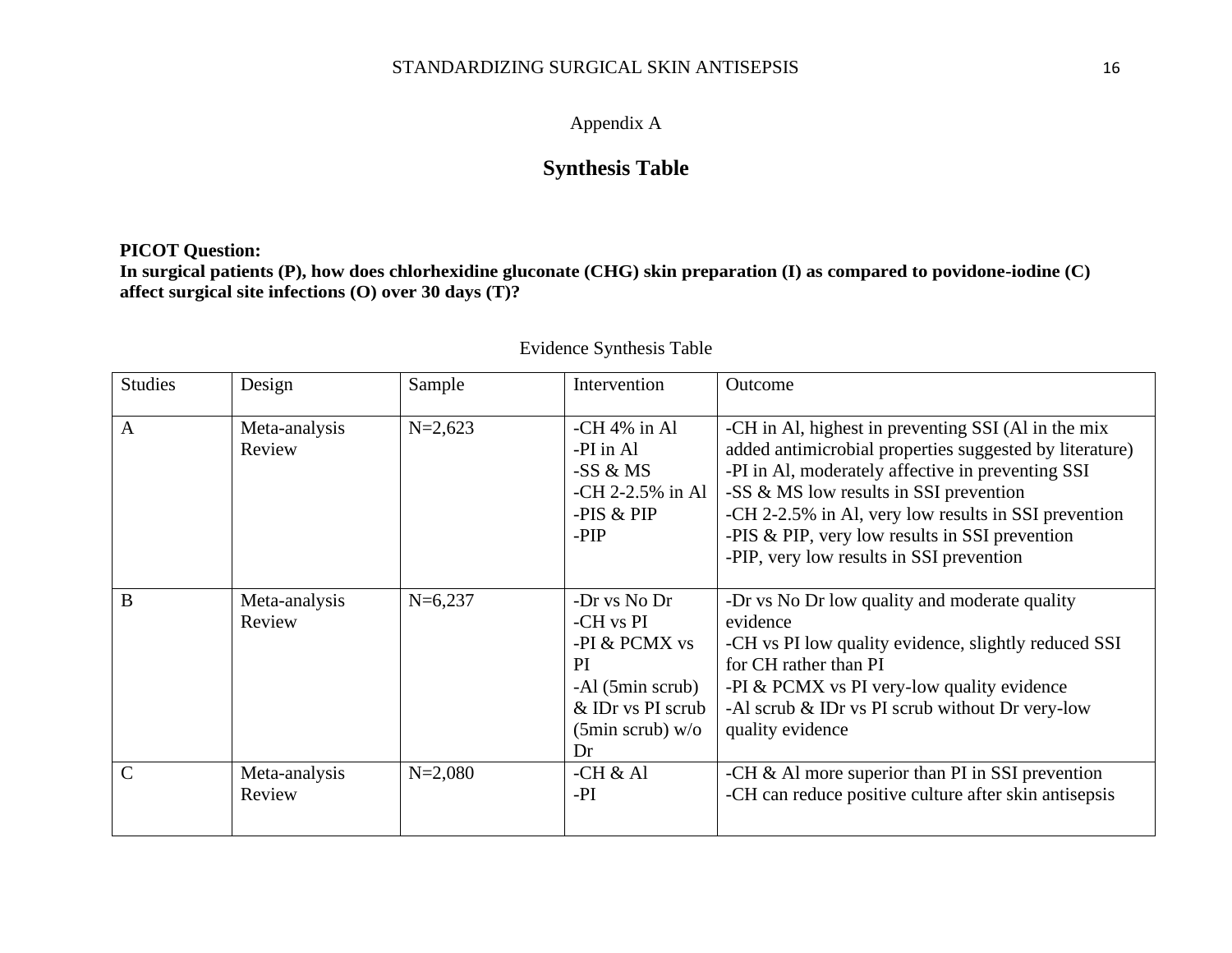| D              | Quantitative             | $N = 240$      | $-CH$         | -CH higher rate of positive cultures                 |
|----------------|--------------------------|----------------|---------------|------------------------------------------------------|
|                | Randomized               |                | $-D$          | -D $\&$ B lower rate of positive cultures            |
|                | control trial,           |                | $-B$          |                                                      |
|                | Experimental             |                |               |                                                      |
| ${\bf E}$      | Meta-analysis            | $N = 29,600$   | $-CH$         | -CH superior to PI                                   |
|                | Review                   |                | $-PI$         | -SAE no significant difference                       |
|                |                          |                | $-SAE$        |                                                      |
| $\overline{F}$ | <b>Systematic Review</b> | $N=19$         | $-CH$         | -CH high quality evidence                            |
|                | and Meta-analysis        |                | -Other        | -Other no statistically significant difference       |
|                |                          |                | Antiseptics   |                                                      |
| $\mathbf G$    | Meta-analysis            | $N = 8,787$    | $-CH$         | -CH high level quality evidence in SSI reduction     |
|                |                          | $CH: n=2,615$  | $-CG$         |                                                      |
|                |                          | $CG: n=6,172$  |               |                                                      |
| H              | <b>Systematic Review</b> | $N=3,059$      | -CH in Al     | -CH in Al significant reduction in SSI, high level   |
|                | and Meta-analysis        |                | $-PI$         | evidence                                             |
| $\mathbf I$    | <b>Systematic Review</b> | $N=10,830$     | -EG: CH cloth | -CG (standard disinfection) incidence of SSI         |
|                | and Meta-analysis        | EG: $n=2,593$  | -CG: standard | significantly high than in the EG (CH cloth)         |
|                |                          | $CG: n=8,237$  | disinfection  |                                                      |
| $\mathbf{J}$   | RCT, open label          | $N=1,114$      | $-PI$         | -PI higher rate of SSI than in CH group              |
|                | trial                    | $PI: n=590$    | $-CH$         |                                                      |
|                |                          | $CH: n=524$    |               |                                                      |
| K              | <b>RCT</b>               | $N=1,147$      | -CH in Al     | -CH in Al, significantly lower risk of SSI           |
|                |                          | CH-Al: $n=572$ | -PI in Al     | -PI in Al, low quality evidence                      |
|                |                          | PI-Al: $n=575$ |               |                                                      |
| L              | RCT, Comparison          | $N = 420$      | $-PI$         | -CH, rate of SSI considerably lower than in PI group |
|                | study                    | $PI: n=210$    | $-CH$         |                                                      |
|                |                          | $CH: n=210$    |               |                                                      |
|                |                          |                |               |                                                      |

Legend: A = Dumvillle et al., 2015, B = Hadiati et al., 2018, C = Angghrahita et al., 2017, D = Xu, 2017, E = Chen, 2020, F = Privitera et al., 2016, G = Wang et al., 2017, H = Tolcher et al., 2019, I = Cai et al., 2017, J = Lakhi et al., 2018, K = Tuuli et al., 2016, L = Das et al., 2017, Al = alcohol, B= betadine, CG = control group, CH = chlorhexidine, D = duraprep, Dr = drape, EG = experimental group, IDr = iodine drape, MS = methylated spirits, PCMX = para-chloro-meta-xylenol PI = povidone iodine, PIP = povidone-iodine paint, PIS = povidone-iodine scrub, SAE = skin adverse event, SSI = surgical site infection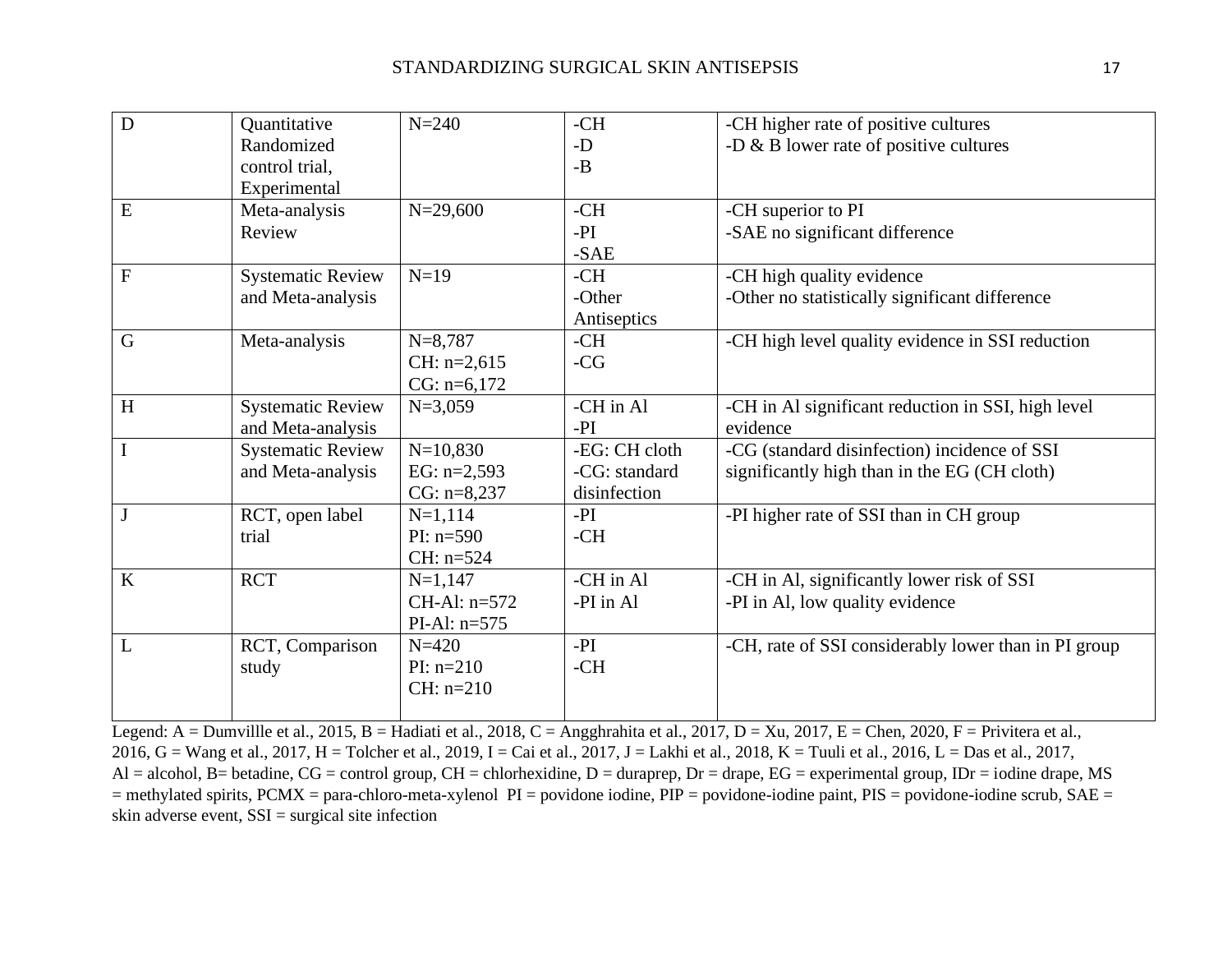### Appendix B

Flowchart

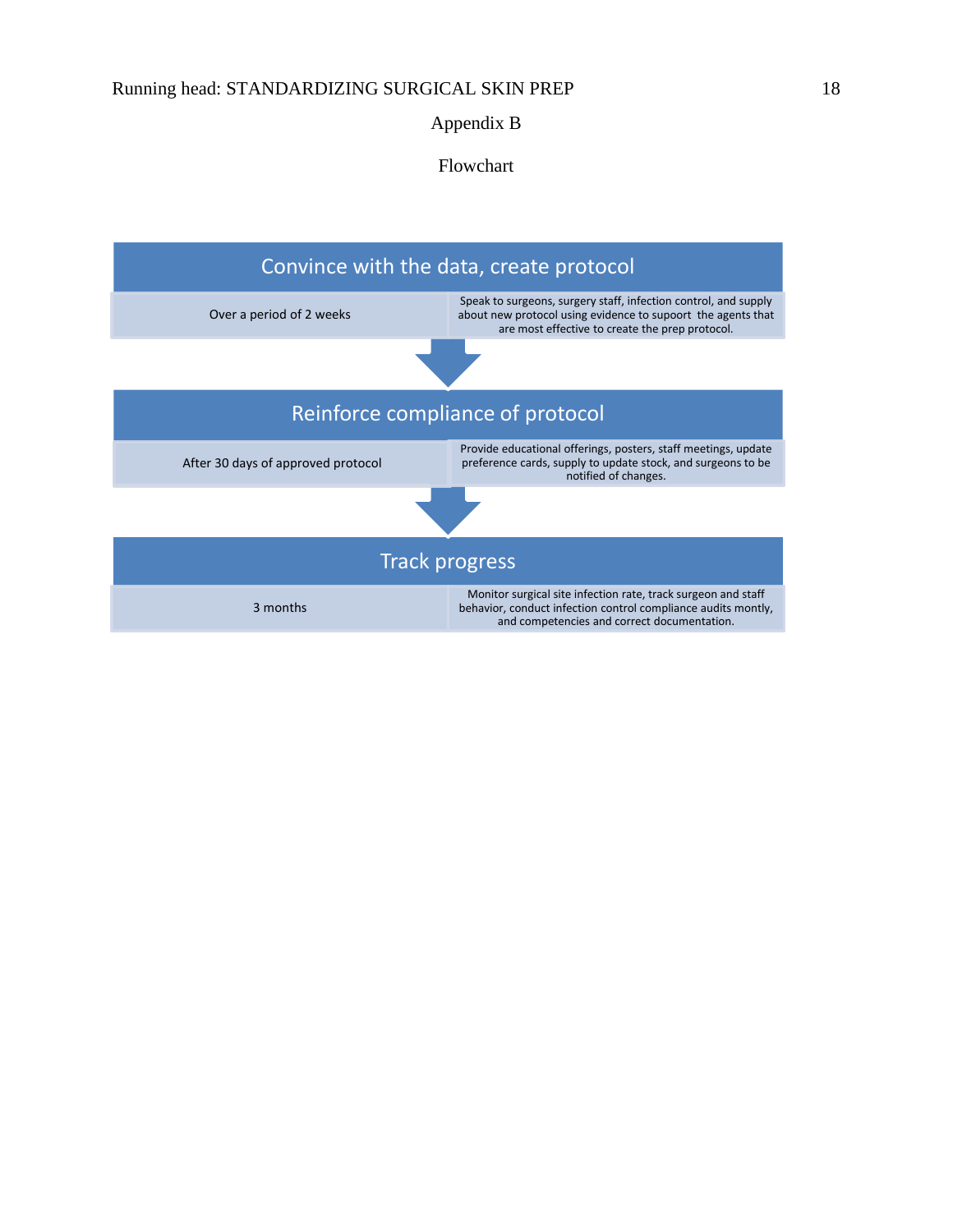# Appendix C

# **Instruments**

|                                                                                                                          | <b>Intraoperative Surgical Skin Preparation</b>       |                 |  |  |  |  |
|--------------------------------------------------------------------------------------------------------------------------|-------------------------------------------------------|-----------------|--|--|--|--|
|                                                                                                                          | <b>Competency Assessment Checklist</b>                |                 |  |  |  |  |
|                                                                                                                          | <b>Assessment of Competence by Assessor</b>           |                 |  |  |  |  |
| <b>Skill Criteria</b>                                                                                                    | Initial & Yearly assessment of<br>perioperative nurse | <b>Comments</b> |  |  |  |  |
|                                                                                                                          | <b>Signature/Date</b>                                 |                 |  |  |  |  |
| Correct identification of<br>patient and operative site                                                                  |                                                       |                 |  |  |  |  |
| Ensure patient allergies<br>checked and documented                                                                       |                                                       |                 |  |  |  |  |
| Identify if hair removal is<br>necessary at surgical site                                                                |                                                       |                 |  |  |  |  |
| Demonstrate correct hair<br>removal at the surgical site                                                                 |                                                       |                 |  |  |  |  |
| Perform preoperative skin<br>cleaning with CHG wipe if<br>appropriate                                                    |                                                       |                 |  |  |  |  |
| Determine which surgical<br>skin antiseptic is<br>appropriate for surgical site<br>and any possible<br>contraindications |                                                       |                 |  |  |  |  |
| Identify dangers of pooling<br>of preparation used to<br>disinfect the skin and how<br>to prevent pooling                |                                                       |                 |  |  |  |  |
| Demonstrate correct<br>method of skin preparation                                                                        |                                                       |                 |  |  |  |  |
| Demonstrate correct<br>documentation for skin<br>preparation                                                             |                                                       |                 |  |  |  |  |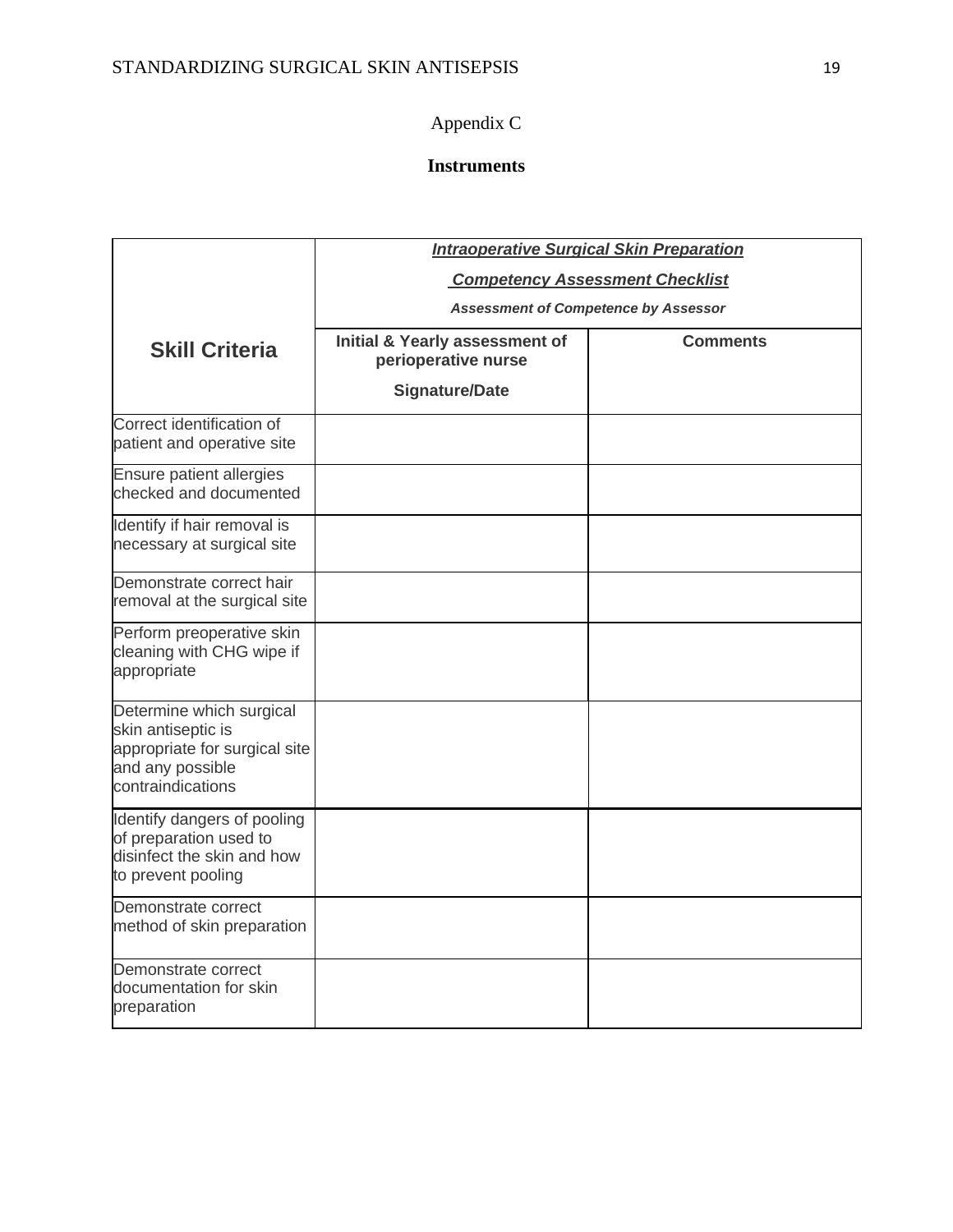#### **SKIN ANTISEPSIS-PREOPERATIVE PATIENT**

[Insert facility name or a header]

| <b>ADMINISTRATIVE APPROVAL</b>                          |       |      |  |  |  |
|---------------------------------------------------------|-------|------|--|--|--|
| Date Created:                                           |       |      |  |  |  |
| Last Date Revised:                                      |       |      |  |  |  |
| Last Date Reviewed:                                     |       |      |  |  |  |
| Date of Next Review:                                    |       |      |  |  |  |
| Approval signature(s) with title and date of signature: |       |      |  |  |  |
| Signature                                               | Title | Date |  |  |  |
| Signature                                               | Title | Date |  |  |  |
| Signature                                               | Title | Date |  |  |  |

### **Purpose**

To provide guidance to perioperative personnel for performing preoperative patient skin antisepsis. The expected outcome is that the patient will be free from signs and symptoms of infection.

## **Policy**

It is the policy of **[insert name of facility]** that:

- Preoperative patient bathing and skin antisepsis products will be approved by **[facility-specific personnel]** and the product selection committee; only bathing and skin antisepsis products approved and provided by the health care organization will be used.
- Patients will be instructed to bathe or shower before surgery with chlorhexidine gluconate.
- Hair at the surgical site will be left in place when feasible and will only be removed in select clinical situations.
- Perioperative team members will select a safe, effective, facility-approved surgical site skin antiseptic for the individual patient.
- Perioperative team members will apply the surgical site skin antiseptic in a safe and effective manner.
- Safety data sheets for all skin antiseptics must be readily available in the practice area.
- All personnel must follow local, state, and federal regulations for storage and disposal of flammable skin antiseptics.

## **Procedure Interventions**

*Preoperative Patient Bathing*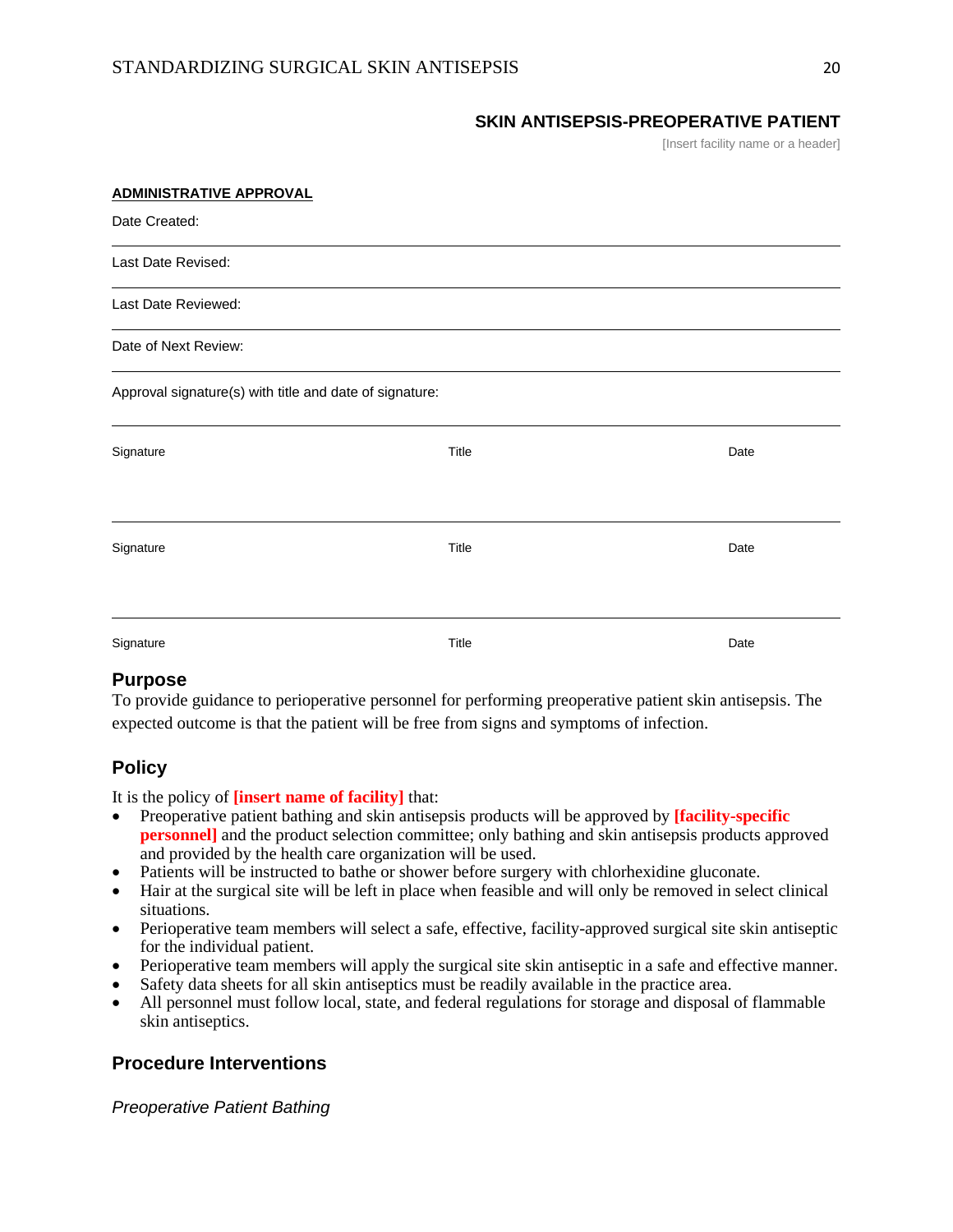## STANDARDIZING SURGICAL SKIN ANTISEPSIS 21

- Instruct the patient to bathe or shower at least once before surgery with chlorhexidine gluconate soap
	- o Instruct the patient to follow the product manufacturer's instructions for use.
	- o Instruct the patient not to apply alcohol-based hair or skin products, lotions, emollients, or cosmetics after the preoperative bath or shower.
	- o Instruct the patient not to apply deodorant when the axilla will be in the sterile field.
	- o Instruct the patient undergoing surgery on the hand or foot that the nails on the operative extremity should be clean and natural, without artificial nail surfaces.
	- o Instruct the patient undergoing surgery on the head or neck to shampoo their hair with a facilityapproved product or shampoo.

### *Hair Removal*

- Instruct the patient to leave hair in place at the surgical site before surgery.
- Leave hair at the surgical site in place when feasible.
- If hair removal is necessary, minimize the amount to be removed, and remove hair at the surgical site by using clipping or depilatory methods in a manner that minimizes injury to the skin.
	- o Remove hair as close to the start of surgery as feasible in a private location (eg, preoperative room or bay) before entering the operating or procedure room.
	- o When removing hair outside the operating or procedure room is contraindicated, remove the patient's hair in a manner that prevents hair dispersal into the air
	- o Use single-use clipper heads and dispose of them after each patient use.
	- o Disinfect reusable clipper handles after each use, in accordance with the manufacturer's instructions for use.
	- o When using depilatories for hair removal, follow the manufacturer's instructions for use, including testing skin for skin allergy and irritation reactions in an area away from the surgical site at least 24 hours before the procedure.

### *Surgical Site Preparation*

- Unless contraindicated, use an alcohol-based antiseptic.
- Prior to entering the operating or procedure room, select a safe, effective, facility-approved surgical site antiseptic for the individual patient based on the patient assessment, the surgical anatomic site, and a review of the manufacturer's instructions for use and contraindications.
	- o The perioperative RN will assess the patient's
		- allergies and sensitivities to preoperative skin antiseptics,
		- skin pigmentation (ie, fair, medium-fair, medium-dark, dark),
		- skin integrity at the surgical site, and
		- surgical site for the presence of hair.
	- o The perioperative RN will consult the physician when selecting
		- iodine and iodophor-based antiseptics for patients susceptible to iodism or
		- chlorhexidine gluconate and alcohol-based antiseptics for neonates.
	- o Perioperative team members will collaboratively evaluate the risks and benefits of using an alternative antiseptic product when facility-approved antiseptic products are contraindicated for the individual patient.
- Perioperative team members will confirm the surgical site before the surgical site antiseptic is applied.
- The perioperative RN will assess the condition of the patient's skin at the surgical site and prepare the skin for antisepsis.
	- o Wash skin at the surgical site with a facility-approved product or soap when soil, debris, emollients, cosmetics, or alcohol-based products are present.
	- o Remove the patient's jewelry at the surgical site before skin antisepsis.
	- o If soiled, cleanse the areas in the surgical site that are of greater contamination than the surrounding area (eg, umbilicus, foreskin, under nails, intestinal or urinary stoma) prior to beginning surgical site preparation.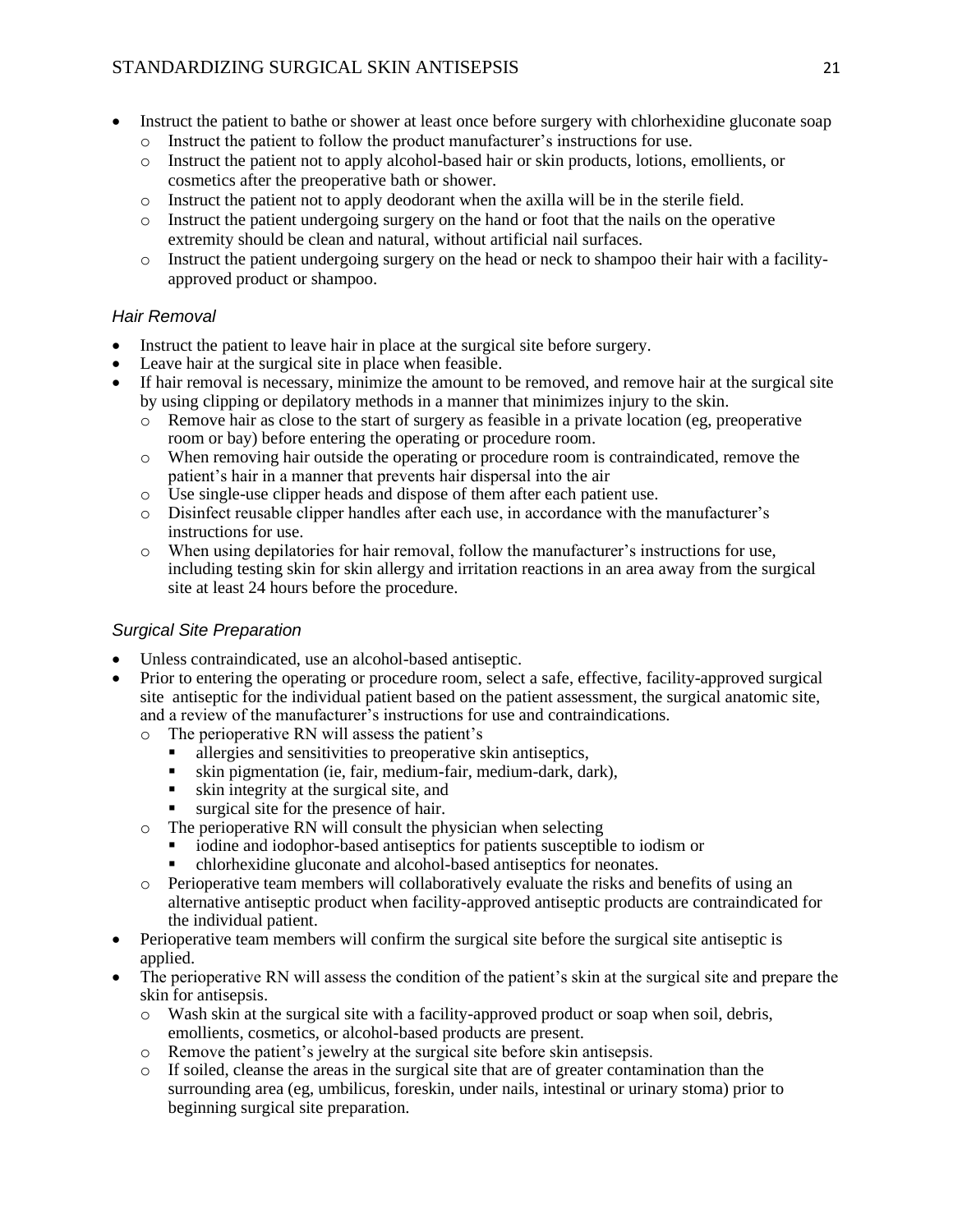- o Isolate highly contaminated areas (eg, anus, colostomy) that are near the surgical site with a sterile barrier drape.
- A nonscrubbed perioperative team member will apply the skin antiseptic using sterile technique according to the manufacturer's instructions for use.
	- o Perform hand hygiene.
	- o Wear sterile gloves (nonsterile gloves may be worn if the antiseptic applicator is of sufficient length to prevent contact of the gloved hand with the antiseptic solution and the patient's skin).
	- o Use sterile supplies to apply the antiseptic.
	- o When using a pre-filled antiseptic applicator, follow manufacturer's instructions for maximum and minimum surface area per applicator.
	- o Use radiopaque sponges to apply antiseptic when pre-filled antiseptic applicators or pre-packaged sponge kits are not available.
	- o Apply the antiseptic to an area large enough to accommodate potential shifting of the surgical drapes, extension of the incision (eg, during conversion of a minimally invasive procedure to an open procedure), potential additional incisions, and all potential drain sites.
	- o Apply the antiseptic starting at the incision site and moving toward the periphery of the surgical site.
		- For an incision site that is more contaminated than the surrounding skin (eg, perineum), prep the area with lower bacterial count first, followed by the area of higher contamination, as opposed to working from the incision toward the periphery.
		- When performing procedures with different wound classifications (eg abdominal-perineal) complete two separate surgical site preparations and prep the more contaminated site first.
	- o Discard the applicator after contact with a peripheral or contaminated area. Use another sterile applicator for additional antiseptic applications.
	- o Apply the antiseptic with care on fragile tissue, burns, open wounds, or malignant areas.
	- $\circ$  Cover all surfaces of the skin in the surgical field (e.g., areas between fingers or toes, when applicable).
	- o Take protective measures to prevent prolonged contact with skin antiseptics.
		- Protect sheets, padding, and positioning equipment from dripping or pooling of the skin antiseptic beneath and around the patient.
		- **•** Protect electrodes (e.g., electrocardiogram, electrosurgical unit dispersive electrode) and tourniquets from contact with the skin antiseptic.
		- For the patient in lithotomy position, place a fluid-resistant pad under the patient's buttocks during perineal surgical site preparation.
	- o Allow the antiseptic to dry for the full time recommended in the manufacturer's instructions for use before sterile drapes are applied.
- Take protective measures to minimize the risk of fire when flammable antiseptics are used.
	- o Do not heat flammable skin antiseptics.
	- o Prevent antiseptics from pooling or soaking into linens for the patient's hair by
		- Using reusable or disposable sterile towels to absorb drips and excess solution during application,
		- **•** removing materials that are saturated with the skin antiseptic from the patient care vicinity before the patient is draped, and
		- wicking excess solution with a sterile towel to help dry the surgical prep area completely.
	- o Allow time for the antiseptic to dry completely and for any fumes to dissipate before surgical drapes are applied or a potential ignition source is used.
	- o Communicate use of flammable antiseptics as part of the fire risk assessment involving the entire perioperative team before the surgical procedure begins.
- At the end of the surgical procedure, remove the skin antiseptic from the patient's skin before application of an occlusive dressing or tape unless otherwise indicated by the manufacturer's instructions for use.
- The perioperative RN will assess the patient's skin for injury after surgery.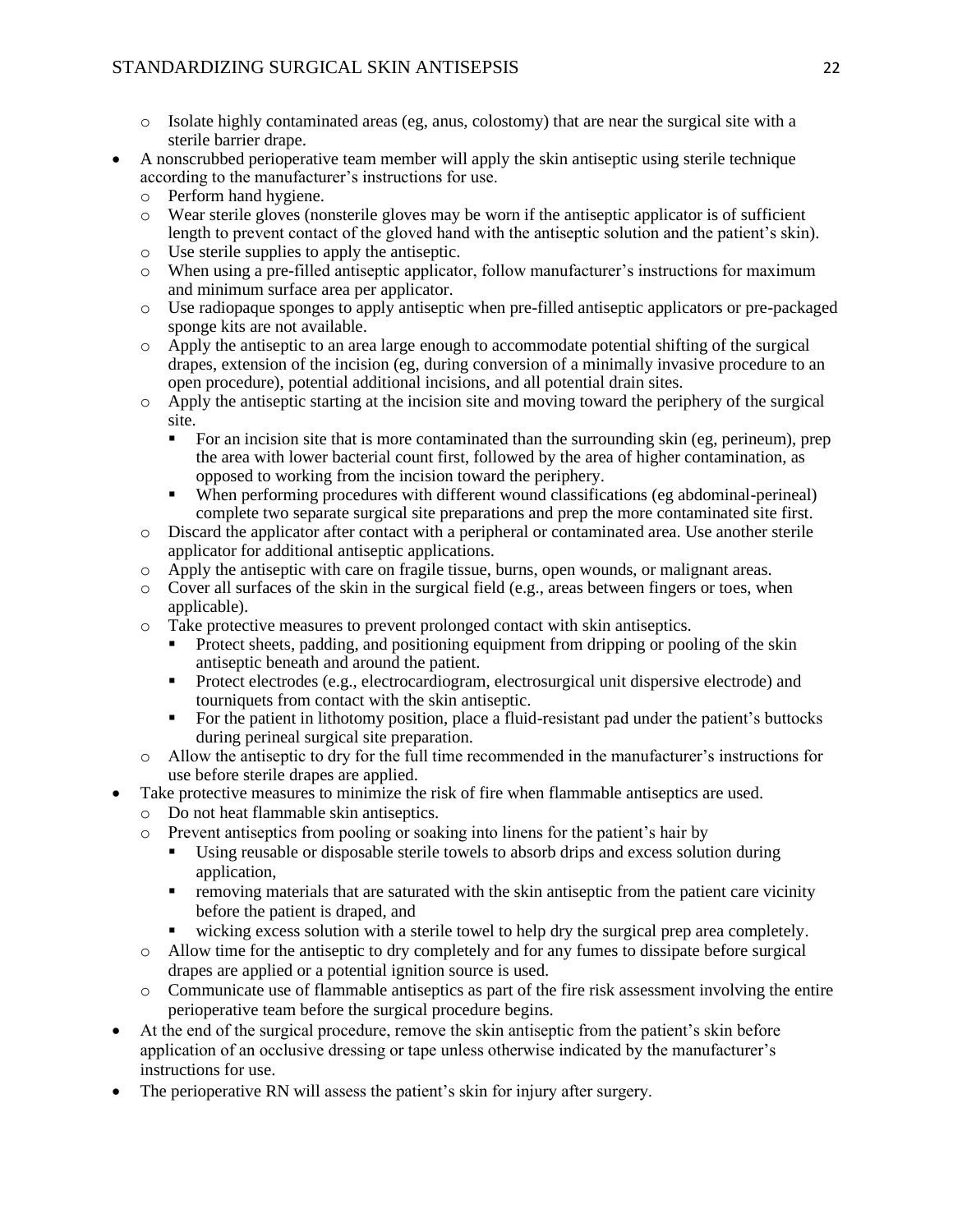- $\circ$  Depending on the patient's condition, a thorough evaluation of the patient's skin may be postponed until the patient is transferred to the postoperative area.
- All personnel will review and follow the skin antiseptic manufacturer's instructions for use and safety data sheets for handling, storing, and disposing of skin antiseptics.
	- o Store skin antiseptics in the original, single-use container.
	- o Do not dilute skin antiseptics after opening.
	- o Discard skin antiseptics in single-use containers after each use and do not refill.
	- o Only heat nonflammable skin antiseptics in accordance with the manufacturer's instructions for use.
	- o Do not warm skin antiseptics in a microwave oven or steam sterilizer.

## **Documentation**

- The perioperative RN will document hair removal in the patient's health care record, including
	- o person performing hair removal,
	- o hair removal method,
	- o time of removal, and
	- o area of hair removal.
- The perioperative RN will document preoperative patient skin antisepsis in the patient's health care record, including
	- o removal and disposition of any jewelry.
	- $\circ$  condition of the skin at the surgical site (e.g., presence of rashes, skin eruptions, abrasions, redness, irritation, burns).
	- o antiseptic used.
	- o person performing preoperative patient skin antisepsis.
	- o area prepped; and
	- o postoperative skin condition, including any skin irritation, hypersensitivity, or allergic response to preparation solutions.

## **Competency**

Perioperative personnel will receive education and complete competency verification activities on preoperative patient skin antisepsis.

# **Quality**

Perioperative personnel will participate in quality assurance and performance improvement activities on preoperative patient skin antisepsis.

## **Glossary**

*Antiseptic:* A product with antimicrobial activity that is applied to the skin to reduce the number of microbial flora.

*Iodism:* Poisoning by iodine, a condition marked by severe rhinitis, frontal headache, emaciation, weakness, and skin eruptions. Caused by the administration of iodine or one of the iodides.

*Patient care vicinity:* A space in a location intended for the examination and treatment of patients that extends 1.8 m (6 ft) beyond the normal location of the bed, chair, table, treadmill, or other device that supports the patient during examination and treatment and extends vertically to 2.3 m (7 ft 6 inches) above the floor.